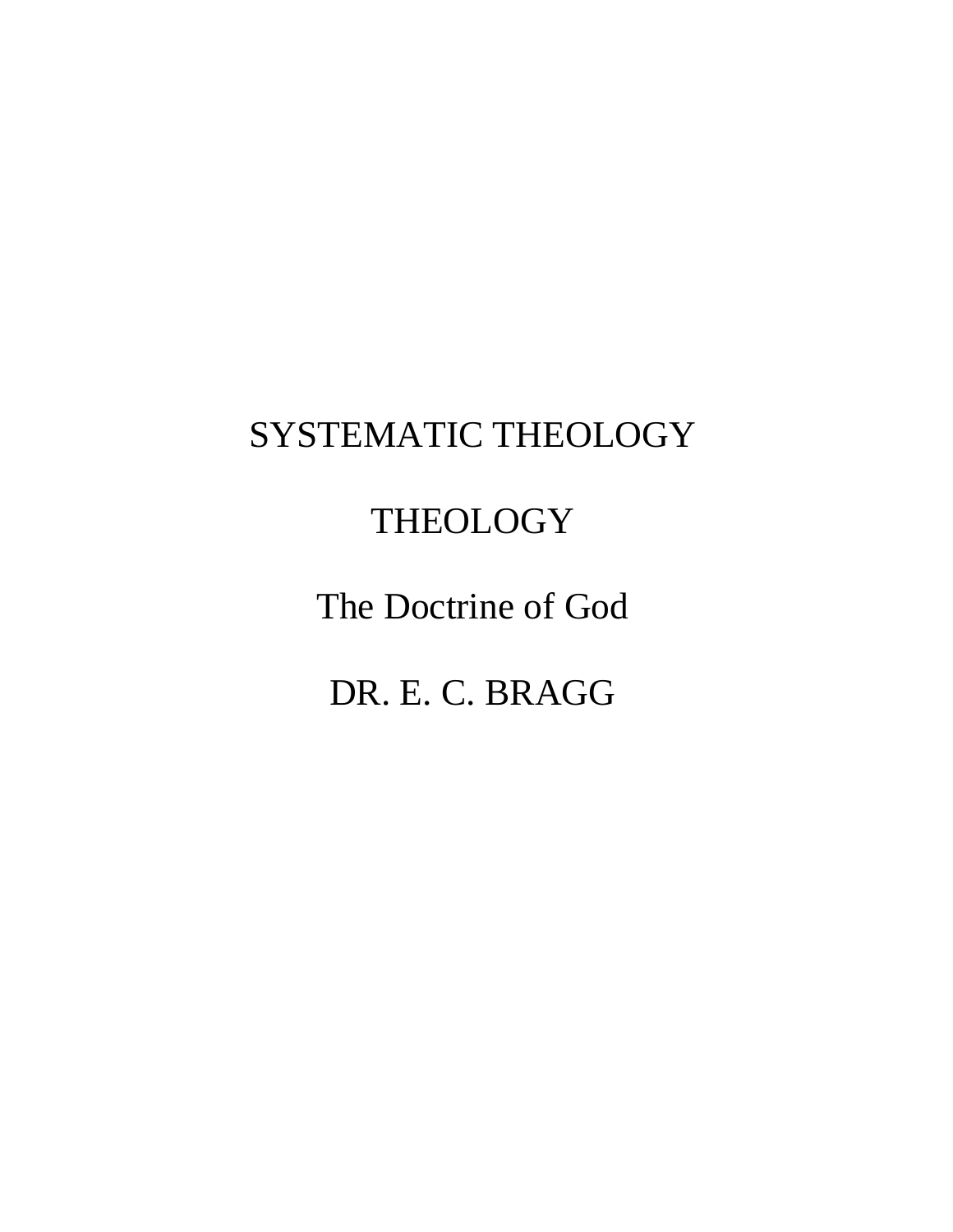# **THEOLOGY**

# TABLE OF CONTENTS

## I. The Existence of God

## A. Some Theories of God

- 1. Atheism
- 2. Skepticism and Infidelity
- 3. Agnosticism
- 4. Deism
- 5. Polytheism
- 6. Pantheism
- 7. Theism
- 8. Monotheism
- B. Some Proofs of God's Existence
	- 1. Intuitional idea of God
	- 2. Intuition is a Primary Truth
	- 3. Criteria of Intuition
	- 4. External proofs of God's Existence
		- a. Cosmological Argument
		- b. Teleological Argument
		- c. Anthropological Argument
		- d. Christological Argument
- C. Man's Natural Ignorance of God
	- 1. Cause and Nature of his Ignorance
	- 2. Question of Heathenism
- II. The Personality of God
	- A. Limits of our knowledge of God
	- B. God's Personality
		- 1. Three Attributes of Personality
		- 2. God and the Attributes of Personality
		- 3. Considerations Concerning the Personality of God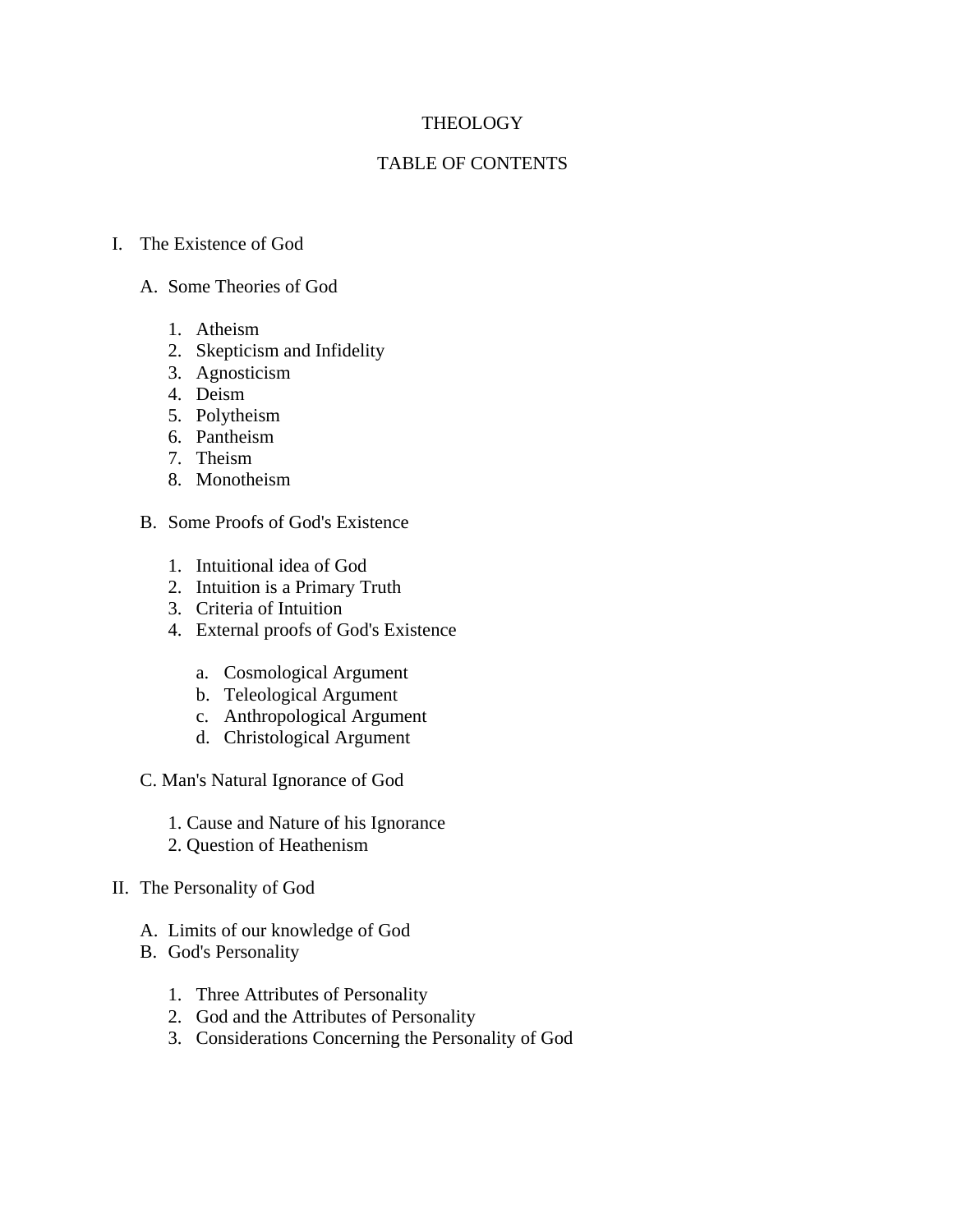- C. The Unity and Trinity of God
	- 1. Unity of God
	- 2. Trinity of God
		- a. Definition
		- b. Not Tri-theism
		- c. Scriptural Proof of the Trinity of God
- D. Names of God
	- 1. Elohim
	- 2. Jehovah
	- 3. Adonai
	- 4. Shaddai or El Shaddai
	- 5. Descriptive Adjectives

# III. The Nature of God as Revealed by the Attributes of God

- A. Nature of Attributes
- B. Attributes of God
	- 1. Independence
	- 2. Eternity
	- 3. Immensity
	- 4. All-Sufficiency
	- 5. Immutability
- C. Attributes of God as Personal Spirit
	- 1. The Attributes of Intelligence
	- 2. The Attributes of Will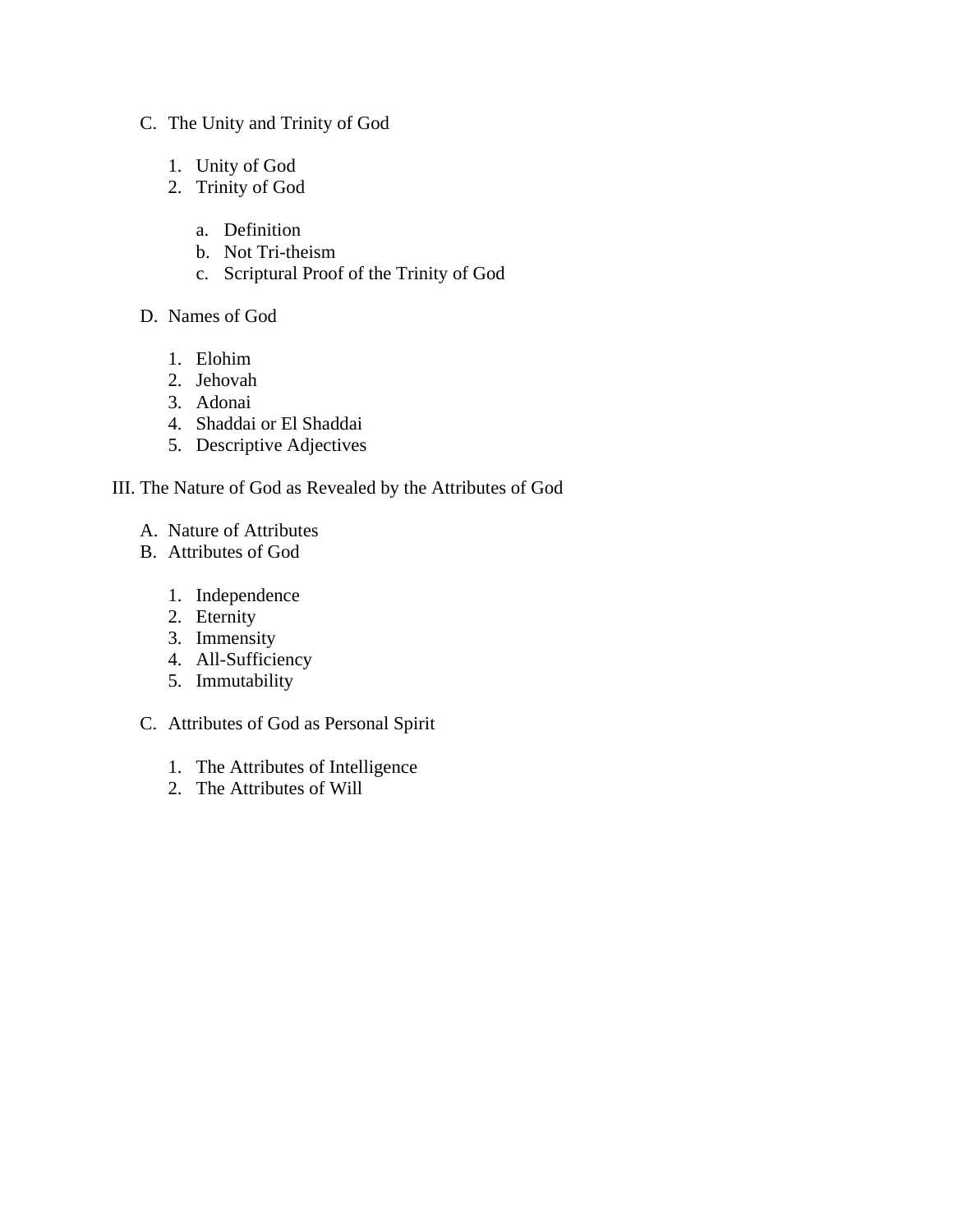## THEOLOGY

 In its limited meaning, Theology is the doctrine of God. In its broadest sense it is the science or study of God in all of His character and relation to all of His works, thus, when used in a limited sense, theology is employed only of the department which studies the nature and attributes of God; but when used in its broadest sense, through common usage, it has come to designate the whole realm of Christian doctrine, Christian Theology (limited), then is the doctrinal study of the nature and attributes of the Godhead from the complete teachings of the Scriptures.

### I. The Existence of God

### A. Some Theories of God

1. Atheism. This theory says, "There is no God." It denies the existence of any God at all. It tries to explain every phenomenon by mechanical inherent forces. The universe and all that is in it started by itself, evolved into its present form by itself, and is preserved by itself. It is the "fool" of Psalm 14:1; 53:1 which says, "The fool hath said in his heart, there is no God." Note: Way back there men were not such as to air their belief or disbelief in God but "said it in their hearts;" they are much bigger fools as they became vain in their own conceits; now they shout it from the housetops as Bob Ingersoll did.

2. Skepticism and Infidelity. These two terms are closely linked with the first term of atheism, for they mean to doubt or disbelieve the existence of God. A skeptic may not be atheist in actually denying the existence of God, but he is very close in that he is very doubtful that there is one. There is little choice between the words "atheist" and "Infidel." The word "Infidel" is very interesting in that it savors of being untrue, untrue to every instinct of the soul and every sense perception of the universe.

3. Agnosticism. This theory says there may be a God; but, if there were, He cannot be known. He must forever be the Unknown and the Unknowable. It is a creed of negation. The root word from which agnosticism is taken can also mean "ignoramus." After all, both simply mean, "I don't know." It denies that God has ever or ever will or, in fact, can reveal Himself to man. It, therefore, denies that the Bible is the revelation of God. While claiming to know nothing, it claims to know all things, for, while claiming it can know nothing of God, it claims to know so much about Him as to dogmatically state His inability to reveal Himself to His creatures. It is merely a refined infidelity. There is very little choice between no God and one unknown, as far as His relations to man and the effects of such beliefs upon man's moral and spiritual conduct.

4. Deism. This view acknowledges that there is a God and that He is the Creator but denies to Him any personal interest or intervention in the world after that. It holds the mechanical self-sustaining theory: God created and then withdrew. He left resident forces, which carry on in His absence. God wound the universe up like a clock and left it to run itself, to work out every detail, and then to run down. God made the universe, and then rested ever since. This theory molded much of the philosophy of the great thinkers of the past two centuries. There is little warmth in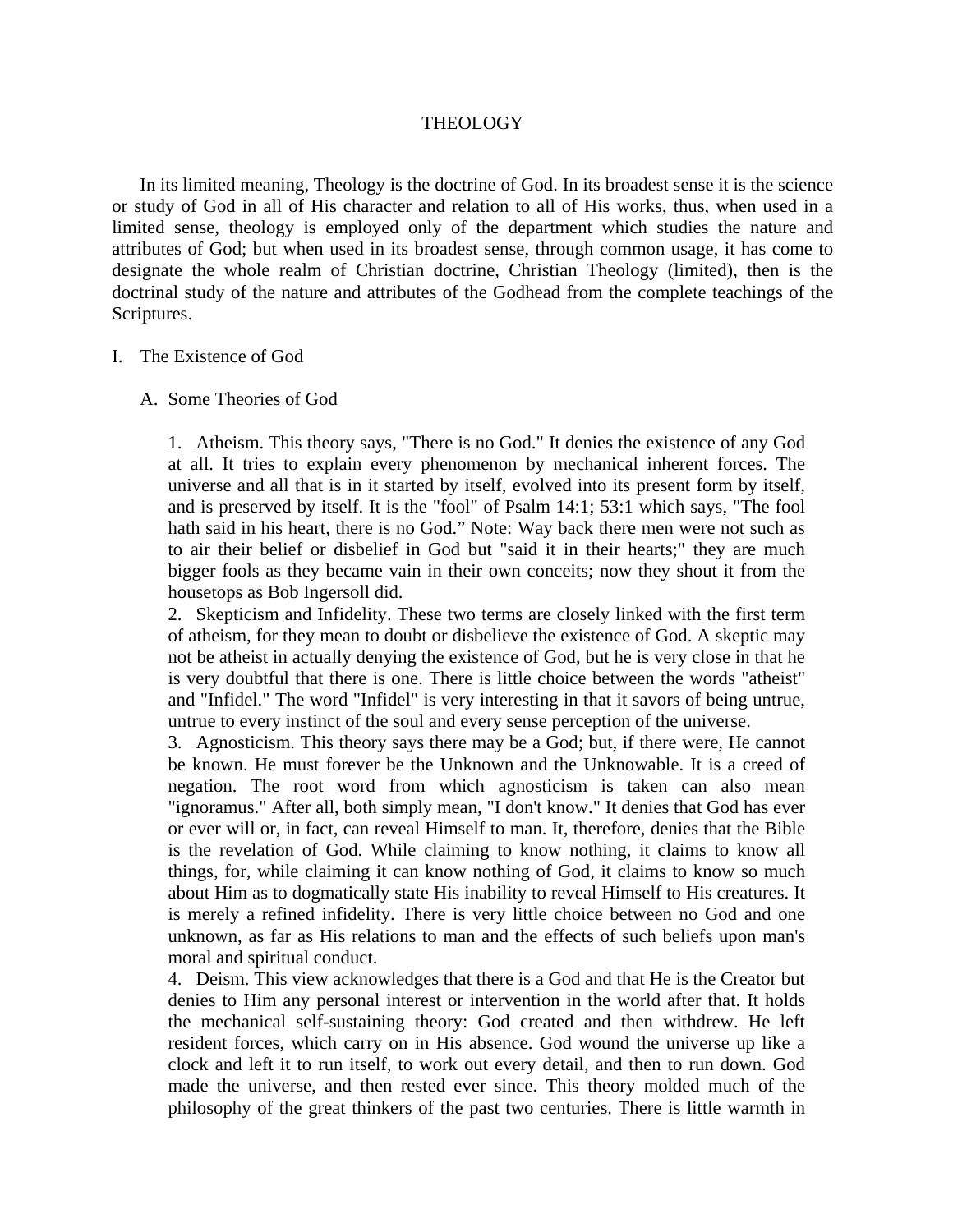the belief in an absentee God who has no interest in the affairs of this world, much less of any individual in it, who set the thing going, then left it for other business away out among other universes or farther, and who cares nothing for what way the universe takes in its course. Such a theory cannot admit of a revelation such as the Bible.

5. Polytheism. This is the theory of plurality of gods. Most heathenism or most idolatry is a religion of polytheism or "many gods." God said of Israel in her idolatry, "As thy cities, so are thy gods." This is the Tutelary God System. Each city had its own god, each household its special protection god. There is said to be over 300 million gods in India. As one man said, "Man is certainly stark mad; he can't make a flea, and yet he will be making gods by the dozens."

6. Pantheism. This is the identification of God with nature. There is but one universal substance which is God; everything you see is but a manifestation of God. God is all; all is God. The place the Bible gives to God above and transcendent to His works, pantheism confuses and identifies God with His works. God is working in nature but God isn't nature.

7. Theism. This is the true Bible position. It teaches the existence of as personal Creator.

8. Monotheism. This teaches the singularity of God. There is only one God. This is the teaching of the Bible, Deuteronomy 6:4. It is of interest to note that roughly speaking the population of the world is divided into polytheism and monotheism. The Mohammedans, numbering probably 400 to 500 million, the Protestants numbering some 200 million, and the Catholics numbering over 200 million are all monotheistic (along with the Jews). These total nearly half the world's population of two billion. The rest of the world is polytheistic (You can number the atheists with a child's highchair counter. Only the educated ignoramus says, "There is no God.") For those who accept the Scriptures as the final court of appeal, there could be no other teaching than the monotheistic. There could be but one Almighty, one infinite, one all-wise.

B. Some Proofs of God's Existence

1. The intuitional idea of God, That is to say, the idea of God is an intuition of the moral reason; this means that it is direct knowledge of God. To understand the force of this argument we must consider briefly what intuitional knowledge is. For full understanding there must be a study of psychology; but, for our purpose here, we shall just consider what intuitional knowledge is not, and what is the nature and criticism of intuitions.

a. Intuition, or first truth, is not mental image making. It isn't that power of painting mental pictures of forms we have seen or an imaginative combination of many different parts of images. These are all the results of experience of observation.

b Intuition furnishes no innate concepts. A concept is an idea formulated from experience, a notion. You cannot picture a notion. You can picture a rose but not the general notion of a rose. The newborn babe, for example, knows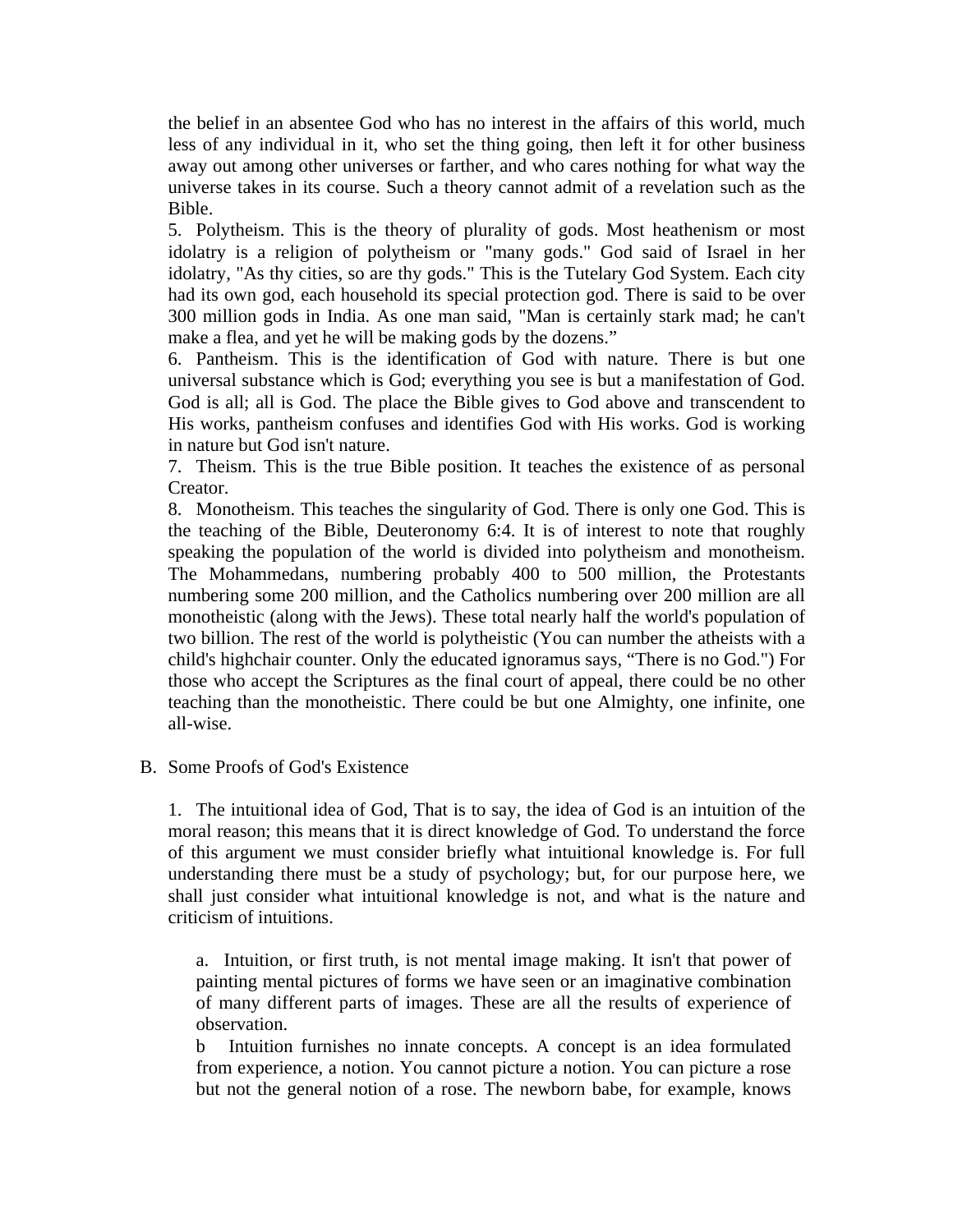nothing in their abstract forms, concepts of such ideas or concepts as personal identity, self-consciousness, time.

c. It is not a truth written prior to consciousness upon the soul; that would make the soul a material substance and it isn't.

d. Intuition is not a product of observation and reasoning, but it only arises in the soul after observation and reasoning. It isn't a knowledge which blooms neither full-grown without observation nor full-grown at the first conscious moment.

2. Therefore, an intuition is a primary truth, developed by observation and reasoning but not produced by them. They are truths which need no proof but are self-evident. They require no mental process. Illustration: I see a book, and I know it occupies space. I don't arrive at that by reason, but I know it and wouldn't try to put anything else in its exact place without first moving the book.

With the intuition of right and wrong, I see a brutal wretch jump onto a cripple and beat him unmercifully. The sight might give occasion for the intuitional thought, "That is wrong," but it doesn't put the sense of wrongness in the soul. That is an intuition already there and needs but the occasion for it to act. Such is the idea of God. It isn't arrived at by studying the Bible, for many tribes who haven't heard of the Bible still believe in God. The fact is the Bible couldn't have been given unless there had been first in man that intuition idea of God to which it could appeal. Neither could its ethics and moral laws bind the soul except the soul had the intuitions of moral rectitude of right and wrong.

 That is the reason why the Bible sets up no system of argument to prove the existence of God but appeals directly to the soul, revealing the God the soul already believes exists.

3. The Criteria of Intuition. An intuition may be tested by a three-fold test.

a. Self-evident. That is, it carries its own proof and admits none. Many of the great philosophies of the past few centuries have outraged reason by denying many of the things intuition accepts as self-evident, such as the existence of matter, of force, and of God. From that they have denied the existence of the soul and of man himself. They argue, "All I know of matter is what I can experience with the senses." How do I know they really exist? Maybe they exist only in my mind, and I am conscious of only the actions of mind; therefore, how can I be sure the mind really exists?" Men like Alexander Bain and Dugald Stewart and other philosophers, wavering in a gaze of speculation, deny to us any intuitional knowledge; from that they deny even existence. Man has never before thought to question some intuitional truths; they accepted them and started from there to other arguments. It was left to latter day speculators to think up a negative essence of nonentity. Intuitional truths need no proof nor in truth can be proven. I know that I am, and I never think of proving it.

b. Originality or necessity. That is, it is necessary, for it must be believed. It cannot be doubted without leading to contradiction or absurdity. It outrages the very constitution of the mind to deny them. In fact, their necessity can be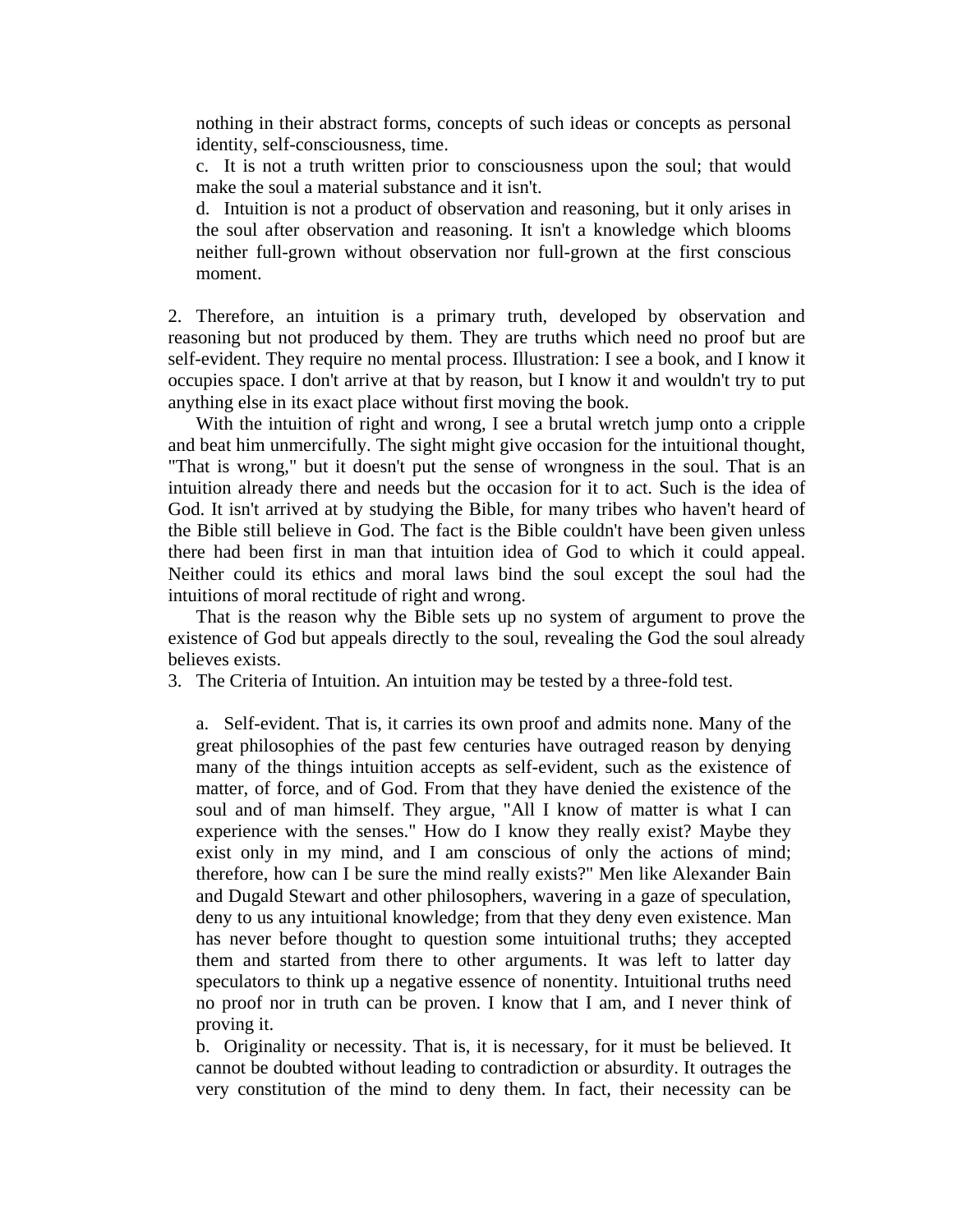shown by the fact that to prove that they don't exist, they must use themselves. You have to make the witness testify to the fact that he doesn't exist, so for illustration, to argue from that same universal intuition is absurd.

c. Universality. That is believed by all men everywhere, wherever normal. It might not always be clear as in an infant or savage, but it is intuitional. Now the intuition of God meets these requirements. In the study of cause and effect there is the necessity of believing in God. The mind demands that every effect have an adequate cause. Here is necessity and originality. The teleological evidence of design takes our minds unerringly to the thought of a Designer. The presence of moral obligation demands that we believe in a holy authority, a God of righteousness who has written His moral law in our very natures. And the universality of the idea of God gives evidence of intuition in man, pointing ontologically to the existence of God.

- 4. External proofs of God's Existence.
	- a. The Cosmological Argument
	- b. The Teleological Argument
	- c. The Anthropological Argument
	- d. The Christological Argument
		- 1.) The Bible must be accounted for
		- 2.) Miracles must be accounted for
		- 3.) The influence of Christianity must be accounted for
		- 4.) Christ must be accounted for
		- 5.) The fact of conversion must be accounted for
		- 6.) Fulfilled prophecy must be accounted for
- C. Man's Natural Ignorance of God

1. The Cause and Nature of his Ignorance

We have noted that man was created with a mind that has certain elements, which intuitionally recognize God. He has a moral nature, which should respond to any revelation of God. Man was made to know God. His attributes of faith, worship, reverence, prayer, rectitude, and intelligence should lead him to recognition of God and come to some true knowledge of Him. Why then is the universal testimony of observation that nowhere has anyone, by the unaided human reason, come to a pure conception of God? It would seem that the healthy mind, with the wealth of testimony from the realm of nature, with the image of God stamped upon its own laws reflecting the moral nature of God, would to a mature, pure knowledge of God, but has this ever been the case? Observation testifies the opposite and so do the Scriptures, "The world by wisdom knew not God," I Corinthians 1:21 and Romans 1:19-24.

 Why this ignorance? What influences are at work in the human heart and upon the human mind to cause man to sin against his own nature and remain ignorant of what he ought to know and should know of God? It isn't because atheism is the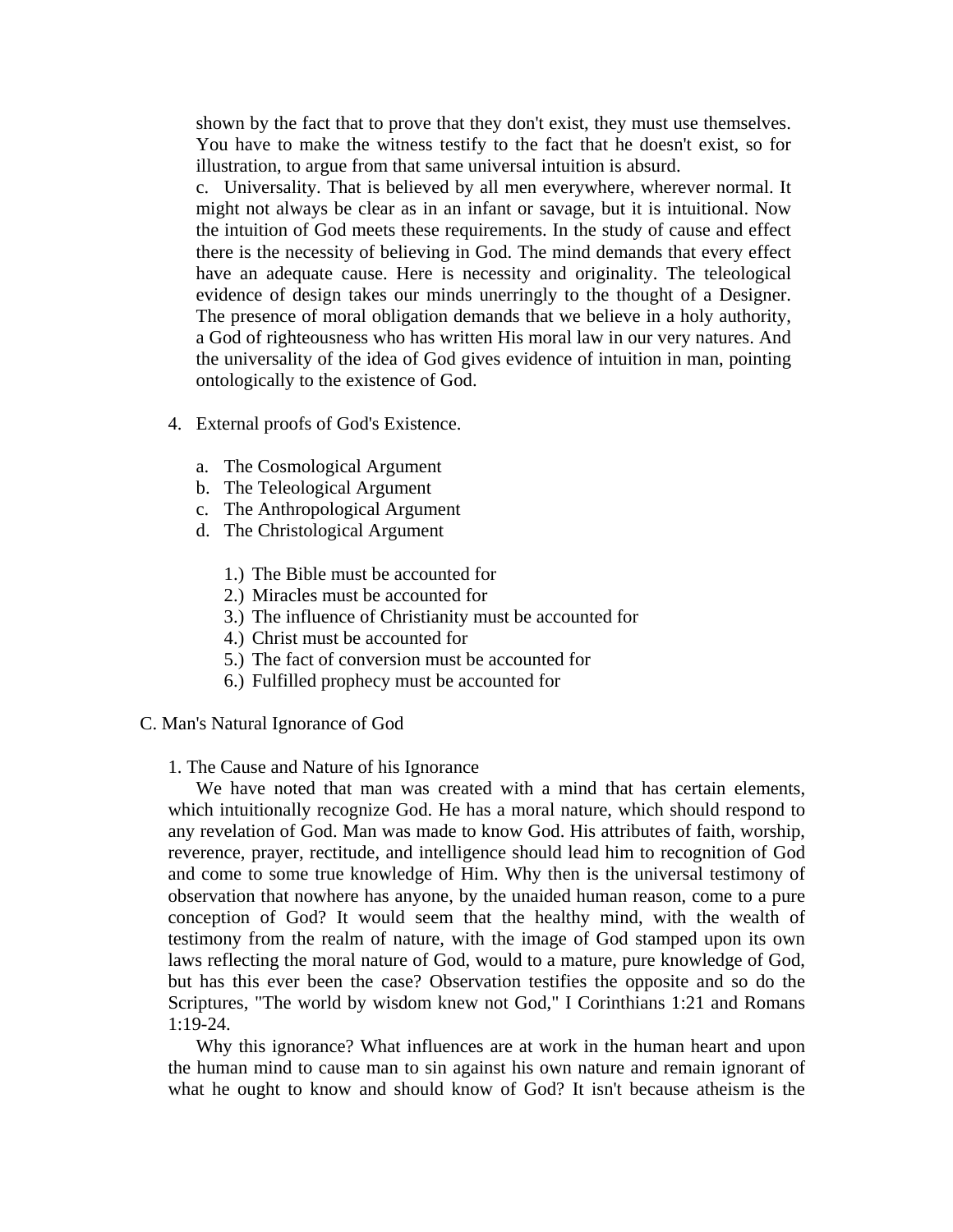universal principal. Atheism is but exception. The whole world worships but at the altar of the "unknown God." Even with the light of revelation man doesn't think rightly of God save where there is the special grace of the Holy Spirit illuminating the soul. The testimony of heathenism is that their conception of God is not just immature but erroneous and mostly degrading. Max Muhler's testimony of the sacred books of the Orient says, "They were not only erroneous but downright immoral," Many parts could not be translated into the English, they were so rotten. Civilization hasn't brought to man a better conception. Even where the Bible is had as a universal book, the unconverted man, instead of thinking straight about God, makes Him to be a capricious creature, who can do no evil or no good, who forgets his sins (Psalms 10:1), a creature "altogether like unto himself" who will lightly pass over sin and one who will take every vile creature into His pure heaven, no matter his incorrigible heart. He will not grant to God even the measure of his own sense of moral rectitude. Now, why is this prevailing ignorance, when it is in man's very nature to know God? There is a two-fold influence in operation upon man: Man's own depraved nature and Satan. Whenever man tries to imagine God, his thoughts are tainted by the dirty window of his soul through which he has to visualize God and by the archenemy of God, Satan. He started his battle with man by slandering the character of God in the garden. He threw doubt into the mind of Eve as to the goodness of God by insinuating that God was holding from them something they needed. "Yea, God knoweth that in the day thou eatest thereof ye shall be as gods." He used another lie, "Yea, hath God said." He succeeded so fully in his first attempt that he has been using the same method ever since.

a. So the first cause considered is Satan. Satan seeks to insult the majesty of God. He hates the Godhead and all He stands for. He is a liar from the beginning and a blasphemer ever since. Why do we have the universal swearing? Why is there blasphemy against the name and character of God in profanity every day? Satan controls the minds and hearts. We see more of it day by day. In popular music, in modern cults and isms the name of God is blasphemed. Satan seeks to infuse in man his own corrupt views of the Godhead. He cannot impart to us a new nature, as the Holy Spirit can, but he doesn't need to. He finds ready at hand in man a fallen nature already suited to his purpose. He is "the prince of the power of the air, the spirit that now worketh in the children of disobedience" (Ephesians 2:2), "In whom the god of this world hath blinded the minds of hem which believe not" (II Corinthians 4:4).

 As Satan cannot utterly destroy from man the remnants of the image of God, such as the moral law and intuition of God's existence, he corrupts and perverts. He has the heathen fetish worshipers cringing at a fearsome, angry, cruel, hateful God. He has the old Romans drinking and degrading themselves before a god of lusts and vice, deifying every human immorality. He had the warlike nations of northern Europe with blood-soaked swords bowing before warlike gods of Thor and Baldwin. He has the modernistic Protestants of our day bowing before a weak-kneed God who has no moral backbone, powerless either to help His own, or punish the evil doer. He has even been so successful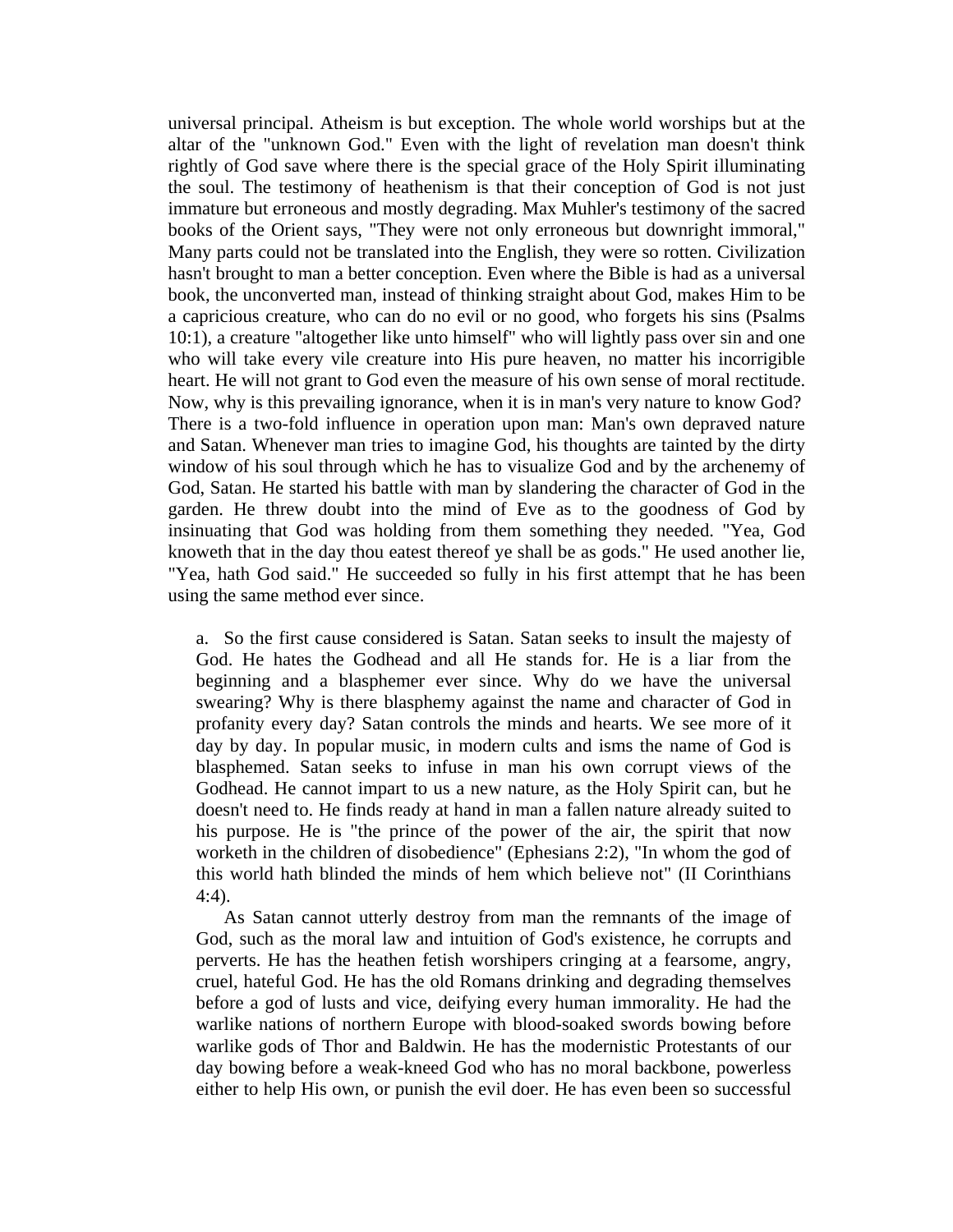as to cause the philosophers to deny God's personality, power, and even existence.

b. On top of the activity of Satan must be added the tendencies of the depraved human nature. It is only through this that Satan can work. Without that ally within, Satan could have no power over man. He cannot force and is only able to accomplish his purposes as man freely and willingly obeys him. As God does not outlaw our freedom when offering salvation, Satan cannot go beyond it when carrying out his purpose. We must see that man's depravity is a disease of the soul and mind, a disease which affects the whole man. It enters into the thinking, the feeling or affections, the motives, the will and, in fact, the whole man. It is no wonder then that we have the many vile, degrading abominations man has practiced as sacred methods of worship.

 Man has always made his creeds to suit his morals, makes his creeds as an ideal to attain. He patterns them after the corruption of his own soul; it is no wonder that he grovels in a mire of spiritual filth out of which it is impossible to elevate and only plunges him deeper into every unnatural practice. In the sphere of thought or mind, "They became vain in their imaginations" Ephesians 4:18 R.V. "Being darkened in their understanding, alienated from the life of God through the ignorance that is in them, harden heart" Sin throws a cloud over the mind and darkens even the natural light it has. In affecting, it is vile; in human relations, degraded. The awful catalog is found in Romans1:21-32. In his spirit he enthrones Satan instead of God; in body he practices impurity Psalm 14:2-3, Isaiah 1:6. The whole man is sick with the virus of sin.

#### 2. The Question of Heathenism.

 Does their ignorance of God carry moral responsibility? Is heathenism a misfortune or a crime? Some think God should pity rather than punish the heathen. Some evolutionistic modernists will go so far as to say that we all were in the same state at one time in the forward march of evolution. "Idolatry is but the innocent mistakes of childhood." Others say, "They are sincere, and God will count their sincerity." Some well-wishers who mistakenly think God is like themselves try to say what God "ought to do" and what "He ought not to do." God is too good to send those to hell who never heard the gospel.

 There are a number of objections to such a theory of the condition of the heathen. There is one primary underlying error in such reasoning; they mistake the real secret of man's ignorance of God. Instead of a real desire on their part to find and honor Him as God, every belief and act of their worship degrades, insults, and "glorifies Him not as God." Instead of their heathenism and ignorance being a misfortune, it is a heinous crime; and instead of God overlooking it, it is a marvel of grace that He allows them to live for a single day. The heathen are creatures exactly like us. They have the same intuitions, moral and spiritual faculties, and the same rational and religious tendencies. They differ not one whit from us in their original make-up. If a willful perversion of the character of God is excusable in us, it is in them. Where can even enlightened human reason give countenance to the heinous crimes done by heathenism in the name of religion; brutal lusts, immoral acts, homicide, fratricide, and infanticide? These are all done in the name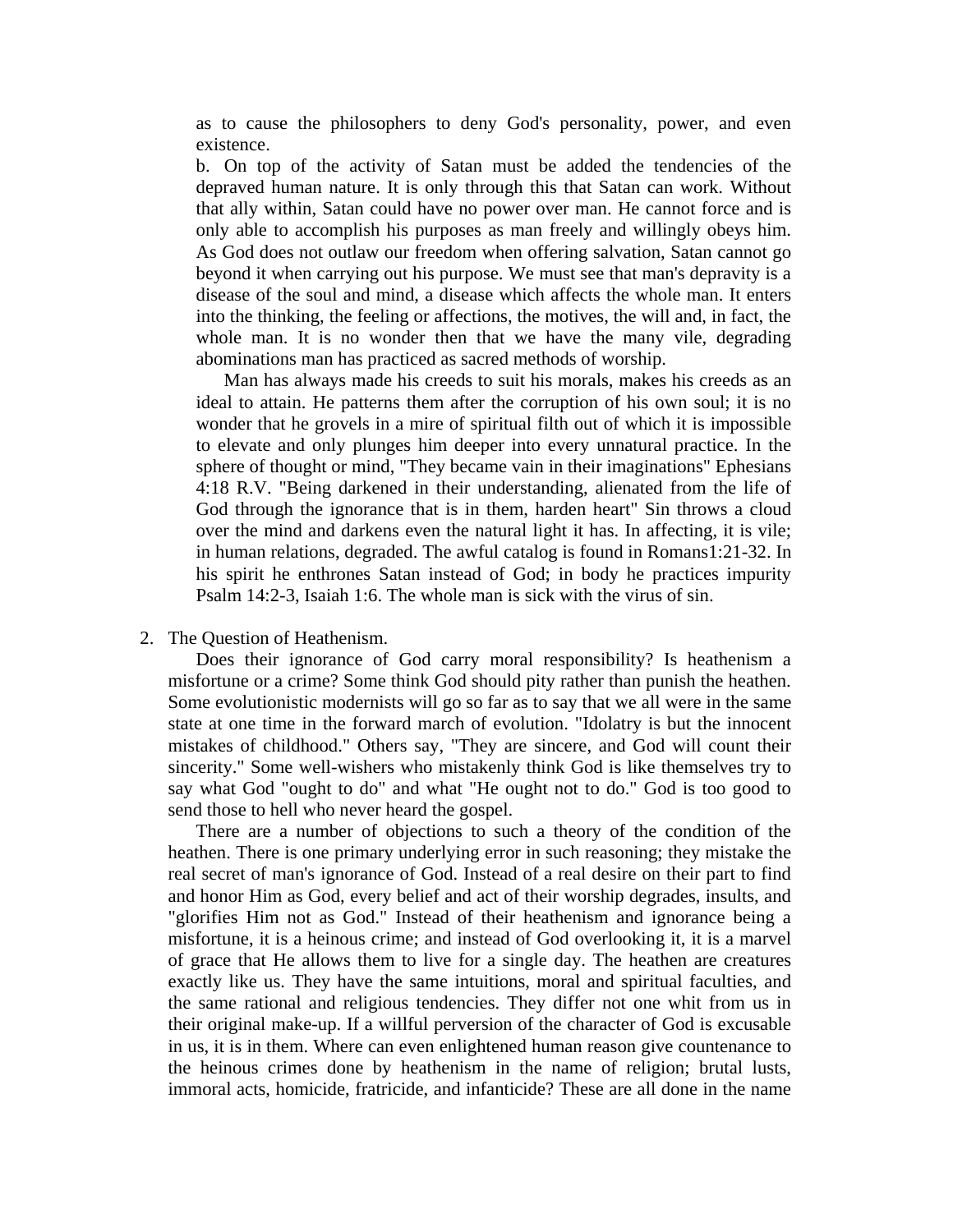of God. Can they find that in their natural religious intuitions? How unnatural and monstrous! How it outrages every instinct and intuition, which marks even the heathen as human being! It wasn't by following the God-given intuitions of the soul that they conceived such lies. It was by what Peter calls, "This they were willingly ignorant of." First, "the darkening of their foolish hearts;" or when they knew God, they glorified Him not as God. Then they changed His glory into images and vileness; they first had to reject the true knowledge of God in the soul. The heathen are not only not true to their own natures but are not living up to the light of natural revelation, the lights of nature, as it reveals God. There never has been a missionary to my knowledge returning from the field who will say, "The heathen are living up to that knowledge they have." Romans 2:14 tells us that they have an accusing within, their own conscience meanwhile accusing or excusing one another. Probably the greatest proof of their need of a higher revelation and compulsion of souls by the gospel and its power to save is to be found in our own natures. Can anyone here in so called civilized nations live up to what he knows is right, his duty toward God? Does he arrive at right representations of God without the Gospel? Can anyone here be saved without the Gospel? How much less can those who are not even surrounded by the indirect influences of the Gospel?

 The Scriptural presentation of the condition of the heathen as lost is clear, "alienated from the life God," (Ephesians 4:17-19); "enemies of God by wicked works. (Colossians 1:21); "'children of disobedience," (Ephesians 2:2; 5:6); "by nature the children of wrath," (Ephesians2:3); "without Christ, having no hope, and without God in the world," (Ephesians 2:12). The whole book of Romans is an argument stating the fact that all men are without excuse and guilty before God. In the first chapter, after declaring the power of the Gospel to save all who believe, Paul gives a terrible indictment of the heathen world and an appalling picture of its wickedness and corruption. They are declared to be without excuse because of the measure of light given through external revelation of nature and internal revelation of their own natures, that is, their consciences (1:19-20). In Chapter two, Paul shows the philosopher and Jew guilty by reason of the light received and rejected. In Chapter three, the verdict is given: the whole world guilty before God, verses 12- 13. Immediately afterwards come these words: "How then shall they call upon Him of whom they have not believed? And how shall they hear without a preacher, and how shall they preach except they be sent," (vs. 14-15)? For the universality of man's lost condition see Psalm 14:2-3.

 Heathenism is the consummation of human depravity. It is sin in full bloom in the intellectual, moral, and religious nature of man. It is the complete degradation of God's work in man. It is the last stage of prostitution of the God-given instincts and intuitions of the soul. It is the great object lesson to all men of the course of sin and capabilities of sin. It brutalizes man and shamefully degrades his Creator, then complacently says, "I have done no harm." As far as their sincerity goes, it but further extenuates their crime. It shows a lower level of degradation. They believe their own lies. To think that they could honor God with what would degrade a man is to slander and insult God. Heathenism is not a misfortune but a crime, the ultimate crime of idolatry. They are lost and need the same Saviour the civilized man needs. It is no wonder that the cause of missions is pushed back to a relatively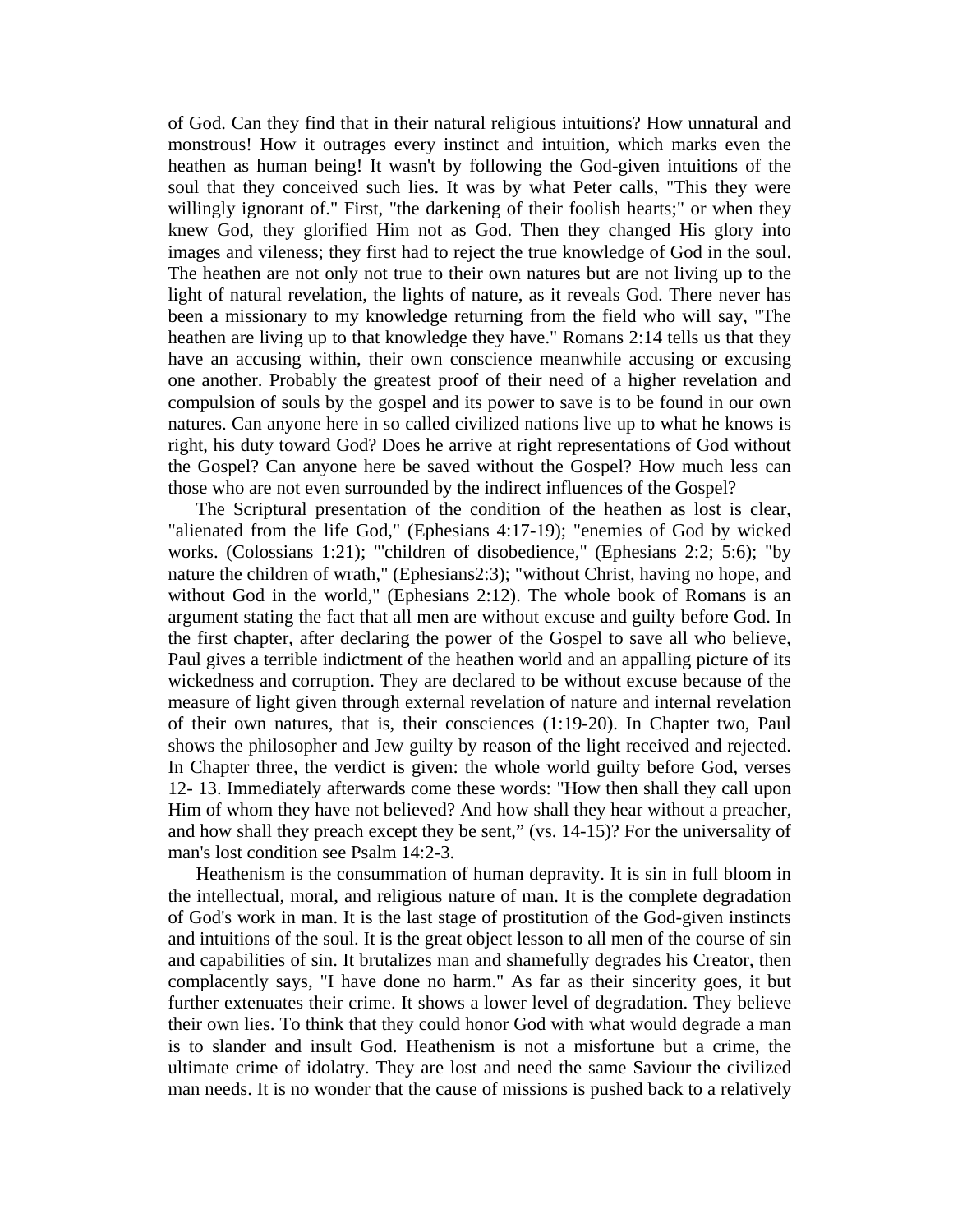small place in our modern program. It is no wonder that the modern church has but the aim of education, hospitalization, and civilization for the heathen, rather than giving them Christ. The belief in the lost, damnable state of the heathen is the wellspring of the missionary effort. Cut the belief of out, and you cut the artery of missions. Unless I believe them lost without Christ, I shall not agonize in prayer for their salvation. I shall not sacrifice for sending them the Gospel, which would, if rejected, damn their souls. No, "all have sinned and come short of the glory of God," and "there is none other name given under heaven among men whereby we must be saved." Heathenism reeks with every form of degrading habits, abominable practices, unmentionable cruelties and crimes, every form of moral corruption freely tolerated and indulged, all offered in worship to God. "The wicked shall be turned into hell and all nations that forget God."

#### II. The Personality of God

#### A. Limits of our knowledge of God

 It is the best part of wisdom to approach the subject of God's nature with humility and healthy realization of our ignorance and limitations. There are two dangers to avoid; that of assured finality and complete wisdom on the one hand and the vagueness of inexcusable ignorance on the other. There are those whose attitude is, "We are the people, and wisdom will die with us," a rushing to the front with exact definitions, positive explanations, and complete revelations of the Godhead, claiming to explain every mystery. There is no such thing as theology as a science and exact knowledge. Within Himself, in His essence, He must remain to our finite knowledge as incomprehensible and only revealed to us through His works. In the fullness of His person, "He dwells in a light unapproachable; with minds bearing every infirmity and weakness of fallen man, only catching faint gleams of light as from the far-off sun we need to confess, "We see through a glass darkly." On the other hand, there is the danger of agnosticism which says, "Nothing can be known of God." This type of willful ignorance would exclude any conception of God. It only says that our conception is partial, incomplete, and finite, but also that there is no conception possible.

 The truth lies between these two extremes. God is known and yet unknown. In His infinite perfection of being He dwells in the thick darkness. The mind cannot think of Him as He is in Himself. Through the impartations of some attributes of His in man, some revelations in nature, and through the Holy Scriptures, He has manifested enough of His incomprehensible reality upon which faith can rest. We can only know these things of which we have experience. The only knowledge we could have of God, of His personality and perfections, is that which we have of ourselves. You may see the accommodations or divine revelation to this fact throughout the Bible where God is always revealed unto us as acting with human methods. It speaks of the ears of the Lord, the eyes of the Lord, the hands of the Lord, the feet of the Lord, always as though He had a body like ours, but the Scriptures teach the contrary. It is the accommodation of Scripture to the weakness of the human mind to understand anything or think anything of which it has not had experience. So it is with the other attributes of God; they are compared to ours. When you ascribe to God any of our own attributes of personality, you must divest them of all human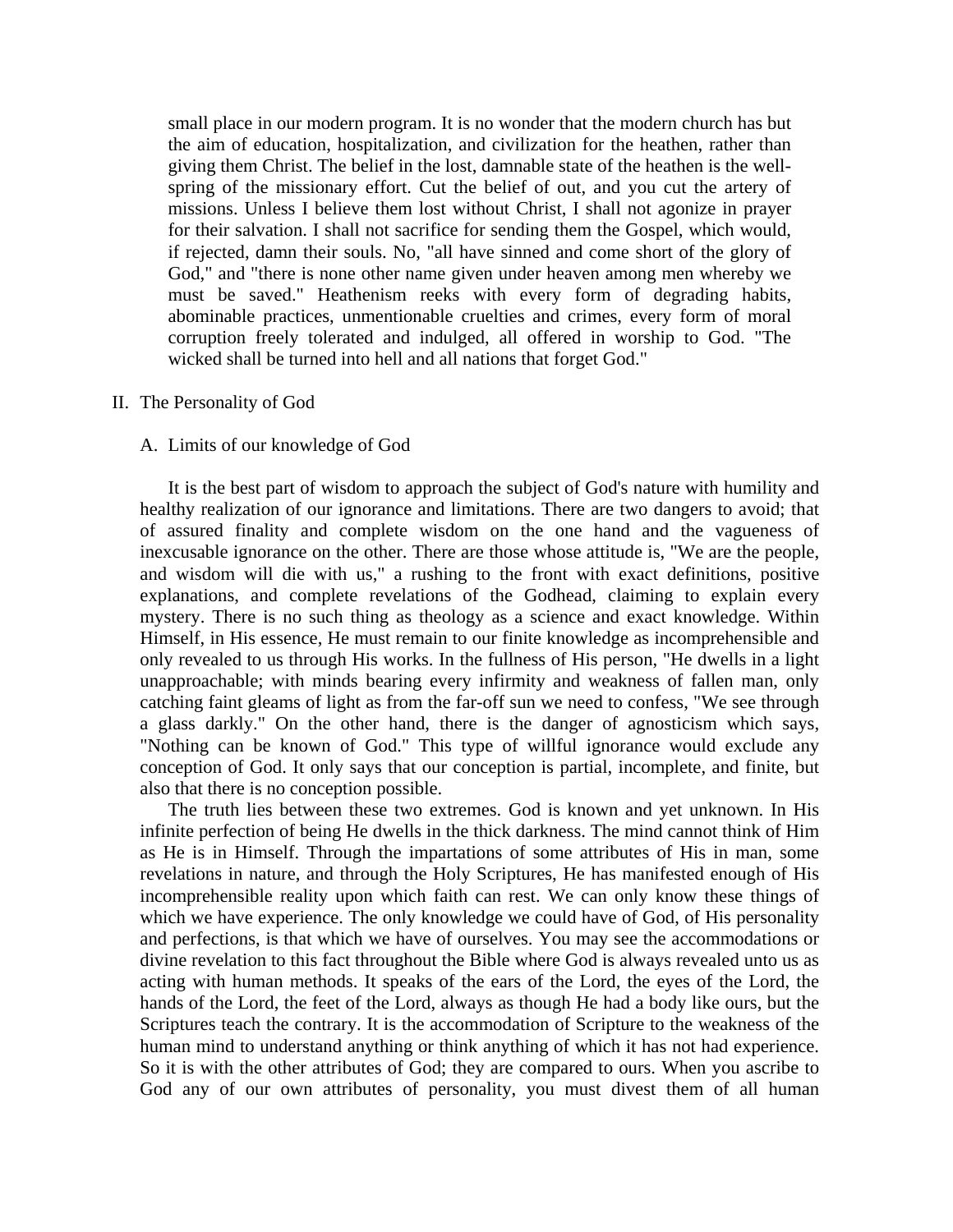infirmities, weaknesses, or imperfections, expand them into infinity and ascribe them to God. Man sits for the mental portrait of his Creator. He is made in the image of God, and, though marred by the fall, many of the lines still remain. This is isn't to say that God is just as man, only extended into infinity, a Super-man, but the part of God revealed to man is after the pattern God made man. How much is there of God ruling His universe and communing with Himself, which cannot be revealed to man because of man's limitations and lack of faculties, only God knows. It probably is as infinite as God Himself is.

 Here rests the limitations of our knowledge of God. Further into His infinite essence we cannot go. Our knowledge is but analogous. We mean, for instance, when we say that God has knowledge, that there is in Him a relation analogous to what that same term means in us; not the same kind of knowledge but only by analogy. Two is to four what three is to six. They are by no means identical, but they bear the same relation. Two is half of four, and three is half of six. So there is an analogical relation between what we call knowledge among us and what the Bible means by the knowledge God has; when we try to realize what God's knowledge is, our minds stagger. We can only say that His is perfection. His faculties of thought are not as ours; He has no need of memory. He knows without succession, knows all things without reasoning, comparison, or me. He is not limited in knowledge by time; so it is with every attribute we ascribe to Deity. They bear a relation to the same thing in us, but they are different and incomprehensible. His infinite perfections are veiled under finite symbols. We see but the shadow and that obscurely. We can have no idea of how much we shall know of a living God when "we shall know as we are known."

#### B. God's Personality

 In discussing the personality of God and the nature of God, we are to settle the agelong dispute between the Pantheists and such modern thought on the one hand, and the clear Biblical portrait of God on the other. Pantheism denies the personality of God. Much of philosophical speculation has dismissed the personality of God, and a lot of modern atheistic science has ruled out a personal God and placed the laws of nature and the forces of nature in His place. This is a purely mechanical outlook on the universe.

 We readily admit the mystery that surrounds His majestic person. We understand that the human mind cannot fathom the depths of His nature. Simonides, the poet, when questioned by Hieron, the King, concerning the nature of God, demanded a day to consider before answering. When the question was presented to him the following day, he asked another day of thought, and so on until finally the king demanded to know the reason for his procedure. He answered that the longer he thought upon the subject, the greater the difficulty of giving a satisfactory answer. The Bible declares the same thing. Jobs says, "Behold, God is great and we know Him not, neither can the number of His years be searched out." Again, "Canst thou by searching find out God? Canst thou find out the Almighty unto perfection? It is as high as Heaven. What canst thou do? Deeper than hell; what canst thou know? The measure thereof is longer than the earth and broader than the sea." These are the words of Zophar in Job. 11:17, but are a confession of man's ignorance.

In the first consideration of the personality of God, a few things need to be considered. First, what constitutes the personality? What do we understand personality to be? Second,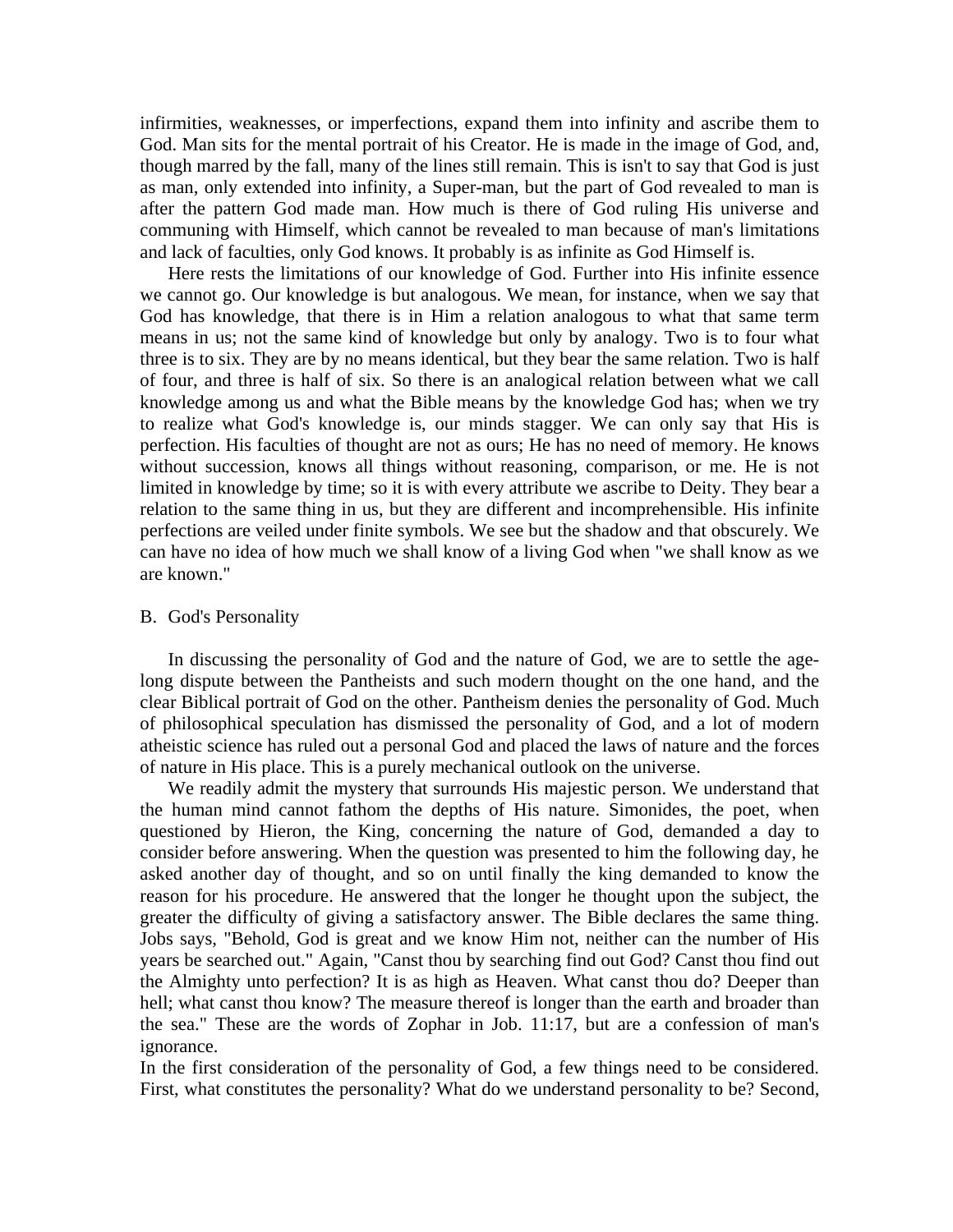is it proven that God exercises these attributes of personality? Thirdly, some added considerations.

1. Three Attributes of Personality

a. Intellect - Constituting the power of thought, reasoning, memory, reflection, perception. Attached to this attribute is that of self-consciousness. b. Sensibility - The power of feeling, not physically, but emotionally, those sensibilities of the soul, all the various degrees and modes of love, hatred, compassion, and spiritual affinities.

c. Volition - The power of choice, freedom of will, involving conscience. Within this definition of personality resides the moral attributes. To be a person is to be one who feels a responsibility for his own actions; one who knows right from wrong.

 Every one of these attributes reflects self-consciousness. A person has the power of standing up and saying, "I know," or "I love" or "I will." These are all denied to brute creations of blind force. I cannot rationally ascribe them to laws of nature nor forces of nature nor to plants or animals. Plants have life and a degree of sensibility. The brute has some perception and motion, exhibiting some crude mental workings, which denote low intelligence. The differentiating attribute attached to all men, however, is that of self - consciousness in every act; neither does any sense of responsibility of right nor wrong, choice of moral ends, show itself in animals. Only man can say, "I," "me," "mine," myself," and all of the personal pronouns; in this he resembles the Creator. Herein is the act of murder a transgression of an eternal canon set by God upon the sanctity of human life. Throw away the element of personality from man, and killing him would be no more serious than killing a hog, or cow or any beast. It is only as his personality reflects the image of his Maker that his life becomes a sacred trust to himself and others; herein he is made in the image of God, not in physical construction.

2. Is it proven that God exercises these attributes of personality?

a. Intellect. We have considered the Teleological argument, showing intelligent design and supervision in nature. The Scriptures affirm the fact that God exercises every mark of intelligence and that to a perfect degree of omniscience. He not only knows, but knows all things. In Isaiah 1:18, "Come now, let us reason together, saith the Lord." Here God wants to enter into a mental contest with man, intellect to intellect. Here is affirmation of reasoning in the Godhead, in relation to the sum total of knowledge of wisdom, I Corinthians 1:24, "the wisdom of God"; Romans 11:33, "O the depths of the riches both of the wisdom and knowledge of God. How unsearchable are His judgments and His ways past finding out;" thinking, Jeremiah 31:20; knowledge, I Samuel 2:3. These are but a few of hundreds of instances in the Bible where acts of intellect are ascribed to God. Again we are reminded that they are transcendent to our own conception of what the terms mean. They are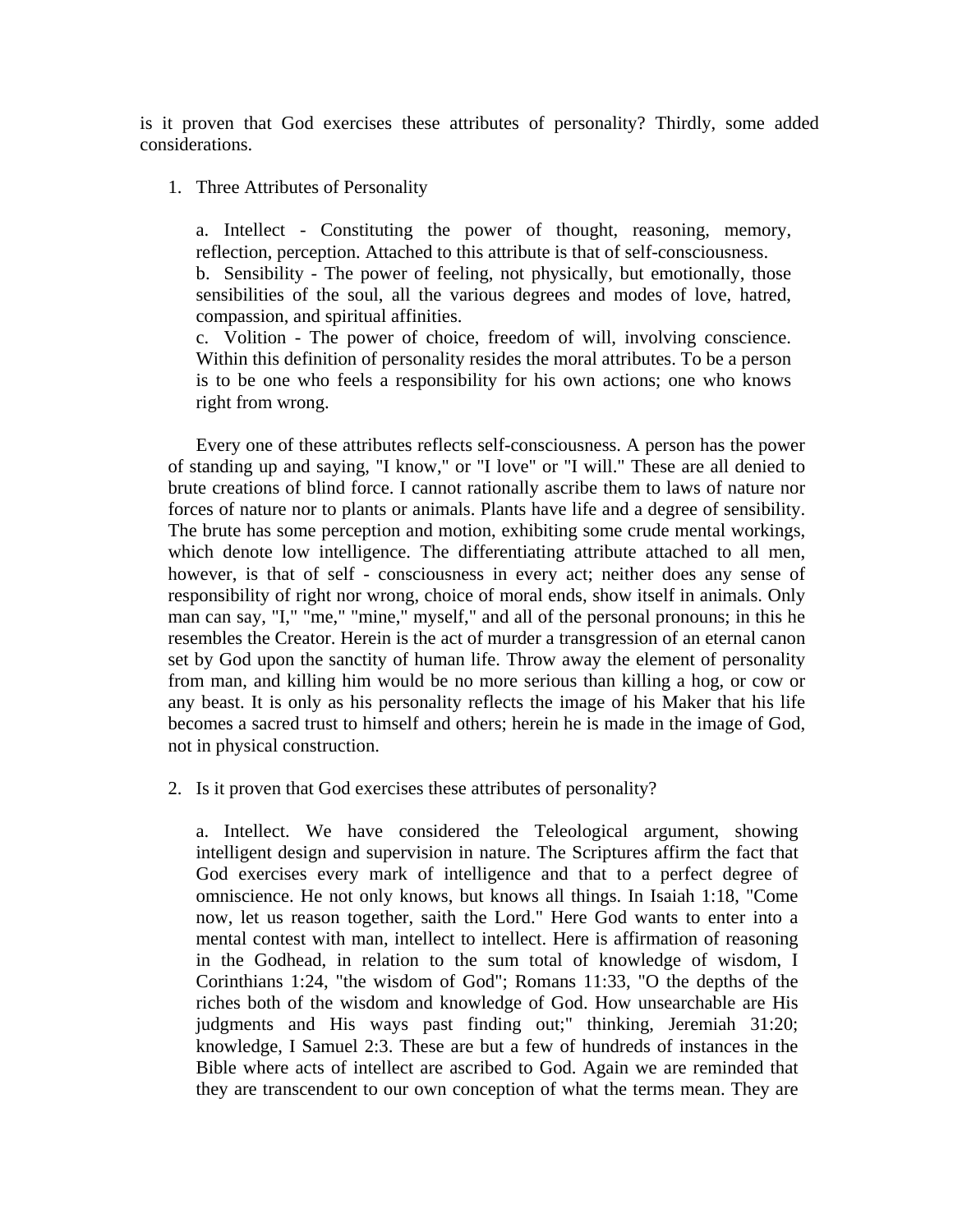accommodations to our limited understanding, but they are analogous. There are mental actions in God, which bear some relation to those same actions in us - He is perfect in thought, reasoning, and knowledge. His perfection doesn't in anywise invalidate the conclusion we infer that He has intellect.

b. Sensibility. There are thousands of passages which speak of God's feelings, but we shall mention but a few. Probably one of the plainest is Psalm 103: 8-13. Here is mercy, anger, and pity. The wrath of God is spoken of many times: Numbers 16:46; in the Psalms, a number of times, 2:5; 58:9; 88:16; 89:46, etc.; in the New Testament, John 3:36; Romans 1:18; anger, Psalm 7:11; Deuteronomy 29:24; pity and mercy, James 5:11; love, you would have to quote the whole Bible to give them all: John 3:16. It is of interest to note that the Old Testament has more references to the "wrath of God," and the New Testament to the "love of God." It wasn't until Jesus came, the love of God in human form, that man saw the love of God, Psalm 91:14; Hosea 14:4; I John 3:1, etc.; affinity of like natures or affinity of personality to personality, John 6:44; Christ, John 12:32; James 4:8. These true refined sensibilities reside only in personality.

c. Volition. The power of free choice, or self-determination, is ascribed to God. Psalm 115:3, "Our God is in the heavens; He hath done whatsoever He hath pleased." Choose, Isaiah 14:1 or 49:7, Acts 22:14; Ephesians 1:11; James 2:5. Again His freedom, Isaiah 46:10-11 and a very clear passage, Daniel 4:37; Romans 9:13-23. Certainly all of the attributes of righteousness, holiness, moral judgment ascribed to God in the Scriptures are a part of His volitional nature.

#### 3. Some added considerations concerning the personality of God

a. The many acts of God, apart from those considered above, are evidences of His personality; such as God speaking, God writing with His finger on the tablets of stone, writing upon the wall at Belshazzar's feast, the many active verbs denoting action in the last chapters of Job, and all of the physical actions accomplished with purpose. It is only in recognition of His distinct personality that there is any possibility of the love, parental relationship, and communion spoken of in the Bible between God and man. These elements of prayer, worship, and dependence can only be between personalities. You cannot love, or fear, or adore, or pray to, or commune with, or worship a blind force, or a law, or a part of nature.

b. The Spirituality of God. God is Spirit as opposed to anthropomorphism, John 4:24 leaving out the article, which isn't in the original, "God is spirit and they that worship Him must worship Him in spirit and in truth." Because we think of the body when we call anyone a person, we have confused personality with corporeity, physical body, a material substance, in this section we want to consider the question as to the nature of God's existence. Has God a body? Has God a body like ours? God is Spirit. The question naturally arises, "What is spirit?" Is there anything in the realm of our understanding to aid us to understand pure spiritual existence? Here we meet the difficulty of comprehending the meaning of pure spirit. It is outside the whole realm of our experience. We have considered the fact that God has reality of existence and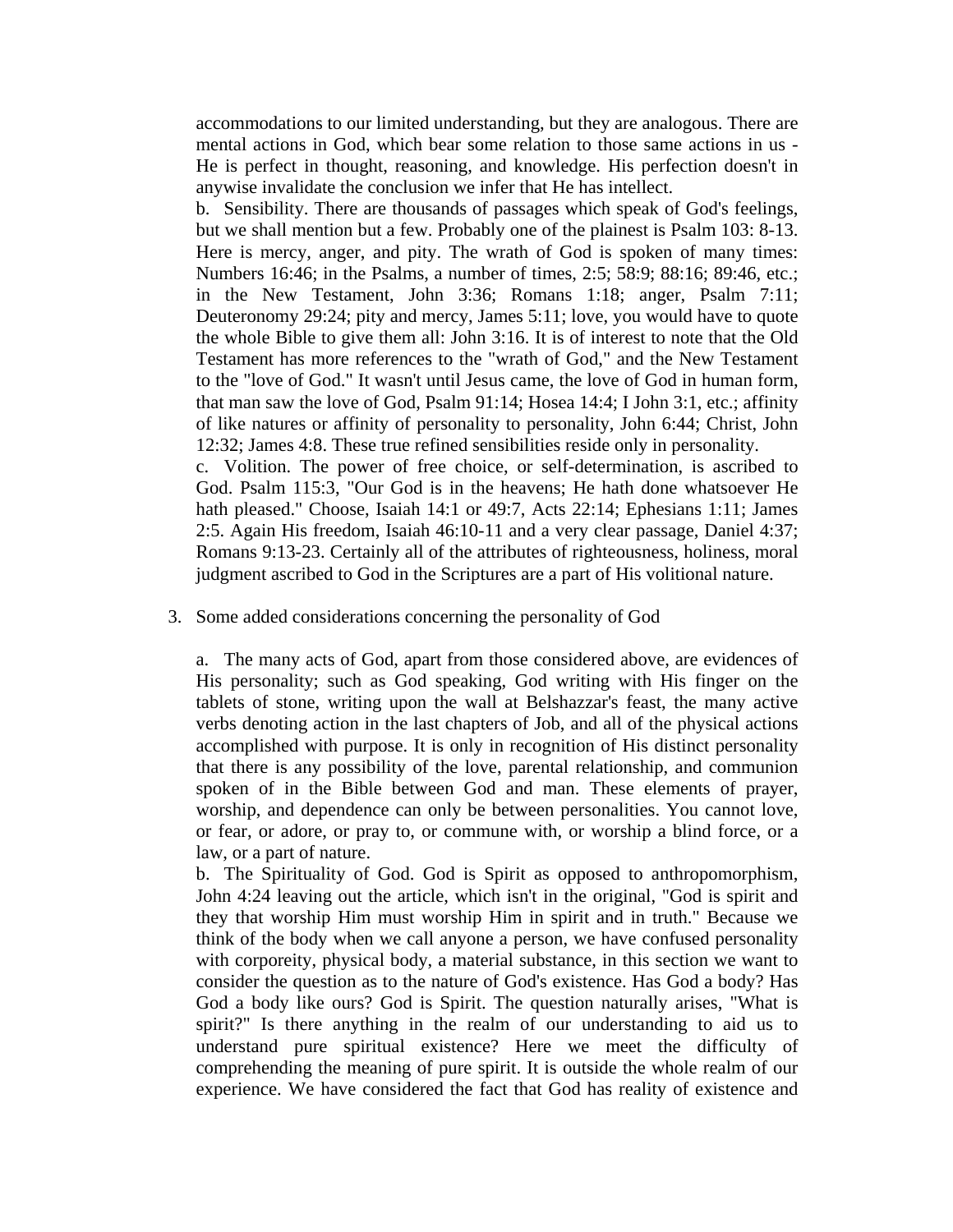possesses distinct personality, but He dwells in a different form of man. While it is impossible for us to imagine pure spirit, still there are some considerations from the Scriptures, which help us.

1.) Spirit is invisible reality, without material or physical properties, Luke 24:39. This portion is the words of Christ concerning Himself after His resurrection, distinguishing His own glorified flesh with that of spirit form: "Behold my hands and my feet, that it is I myself; handle me and see; for spirit hath not flesh and bones as ye see me have." These words are a very plain revelation of the negative qualities of spirit, incorporeal reality. A spirit has no physical members or properties. Spirit is invisible to physical eyes. The simple statement of John 4:24, "God is spirit," tells us the mode of God's existence. He doesn't live in a physical body, limited in action to the body's motions and bodily activity. Note Numbers 16:22, "The God of the spirits of all flesh;" likewise in Hebrews 12:9, He is called, "The Father of all spirits." He is the Father of all spirits in the sense that they spring from Him and are like Him. He is contrasted with the Egyptians in Isaiah 31:3, that the Egyptians are men and not God, and their horses flesh and not spirit. This argument is based on the assumption that God is pre-eminently spiritual. The third Person of the Trinity, the Holy Spirit, is substantially the same with the Father and the Son. He is Spirit, so must the Father and the Son be Spirit. The Holy Spirit works in redemption in us and for us and through us, yet is invisible, not revealing unto us any physical properties. Indeed He could not be physical and still indwell the Christian.

2.) When the Scriptures ascribe spirituality to God as a mode of His existence, it denies of Him the properties of matter or declares immateriality to Him, hence, He is not a being who can be contacted with any of our five physical senses, nor can He be pictured in our imaginations. He gave the command in Deuteronomy 4:15-18 not to make any likeness of Deity. What likeness could be made of Him? In fact God condemned such image making as ascribing man's corrupt image to God, Romans 1:23. Here is the folly of idolatry whether it be an idol as only an image of God or thought to be God. It is the same error in both cases. Every image is false in two ways. It tries to represent Him who is life itself with that which is inert, as dead. Again it tries to represent free activity by that which is a victim of stern necessity.

3.) The spiritual essence of God alone accounts for the attributes of perfection in the Godhead. A material being cannot be infinite, for if a part of matter anywhere could be infinite, there wouldn't be any possibility for a finite matter to exist for matter fills space and excludes all other matter from that space which it fills. No other matter, therefore, could co-exist in the same sphere with that matter. If God is infinite, He can be in the same space with all other existence. Our conception of matter is that it can fill but one space at a time. It must be located in time and space.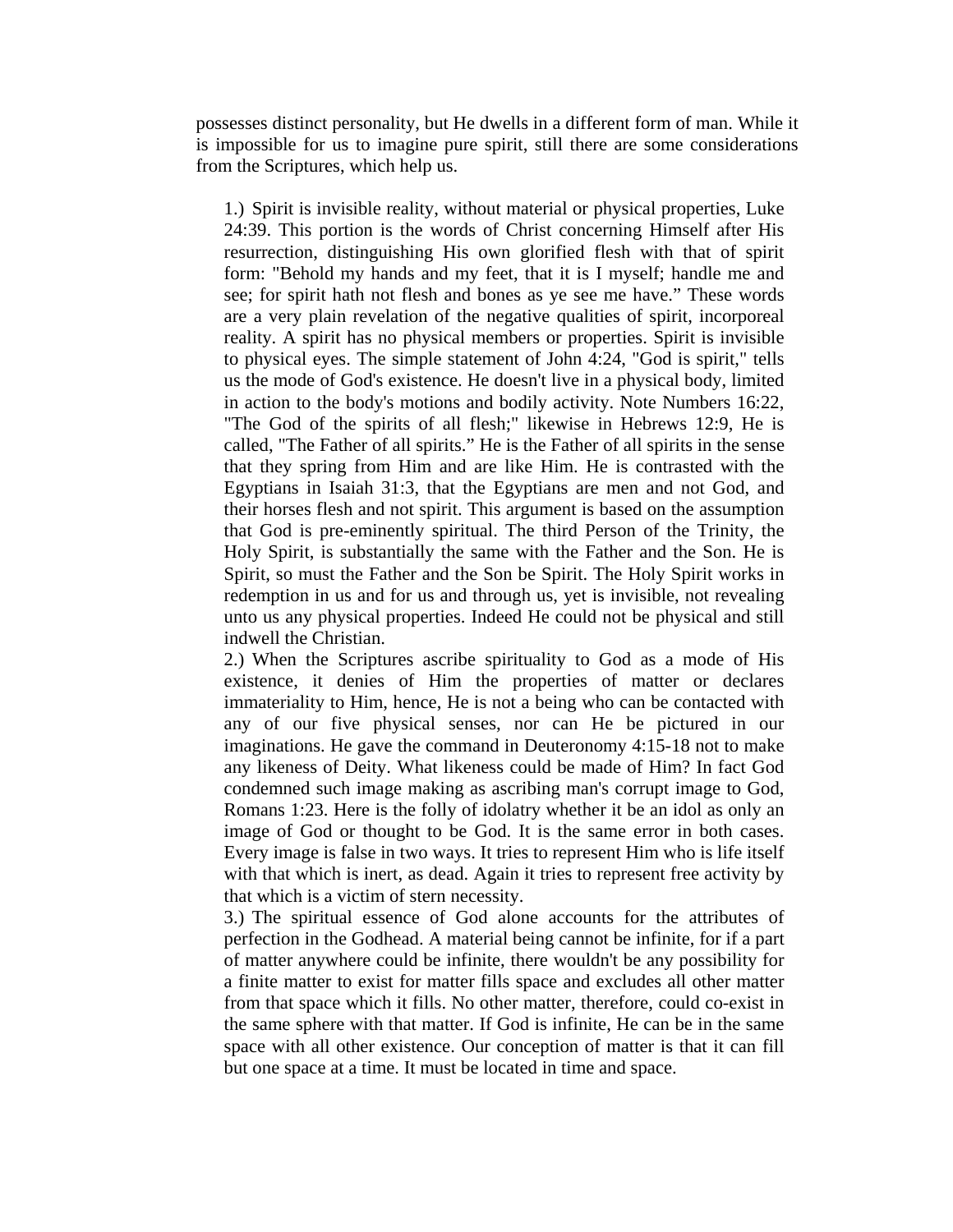4.) Because God is spirit, He can commune with our spirits, John 4:23-24. It is only as spirit that God can communicate His will with His intelligent creatures. He can enter their souls, warm and irradiate them with tokens of His favor, or depress and alarm them with tokens of His displeasure. It is only as spirit that He can indwell the saint co-inhabiting the body with our spirits.

5.) God may manifest Himself in visible form, as the angel of the Lord of the Old Testament, Genesis 16:7-10, 13; also Exodus 24:9-10; 33:18-22; Isaiah 6:1. Do these contradict John 1:18, "No man hath seen God at any time?" The fact is no man hath seen God at any time but only manifestations of God; not His true essence but only manifestations of God, as Christ is God manifest. Yet could they see His Godhead? Can you see my spirit? You but see manifestations of my spirit as it manifests itself through my human body, but the real essence of my life is veiled behind those same physical manifestations. When man saw the Christ, they were not conscious of any specialty in Him marking Him as a revelation of Deity, even as when the Lord came to Sodom, the Sodomites didn't recognize His Deity. There is no contradiction of God's essence as spirit when it speaks of Him showing Himself in Exodus 33:18-23, for in that very manifestation He declares, "Thou canst not see my face, for there shall no man see me and live." Note: He uses the sense of His face as His essence, as in Exodus 24:9-10, "They saw the God of Israel." God accommodated Himself to human infirmities by giving a physical manifestation; for by no other method could He reveal Himself to human perception. God was careful to warn Moses later, "They saw no manner of similitude when the Lord spoke to them in Horeb out of the midst of the fire," Deuteronomy 4:15.

c. A consideration of Anthropomorphism. The opposite idea of God's essence held by many is that He dwells in a literal body of flesh and bones. Their teaching of God's corporeality is called anthropomorphism or anthropathism. They literally interpret those Scriptures which predicate of God bodily functions and organs. It was first taught by the Bebionites, by many disciples of Secinus, the Egyptian monks, and the sect of Adians. It flows mostly among ignorant people who have a low conception of God's attributes and existence. The Musselites hold that God is a man and has a physical body like man. This idea has led them to repudiate the doctrine of Trinity. It is impossible to conceive of God being a Trinity and still hold to anthropomorphism.

 The conception of material body as ascribed to God arises out of a literal interpretation of every portion of the Scriptures, where it speaks of God having or using human bodily organs such as: "The ears of the Lord are not heavy;" "The eyes of the Lord run to and fro;" and "His arm is not shortened." They say that means He has those literal organs and members. They use that portion of Scripture we have already considered where Moses saw the Lord. Probably the most used is Genesis 1:26, "and God said, "Let us make man in our image, after our likeness." They say that image and likeness of necessity must be a physical,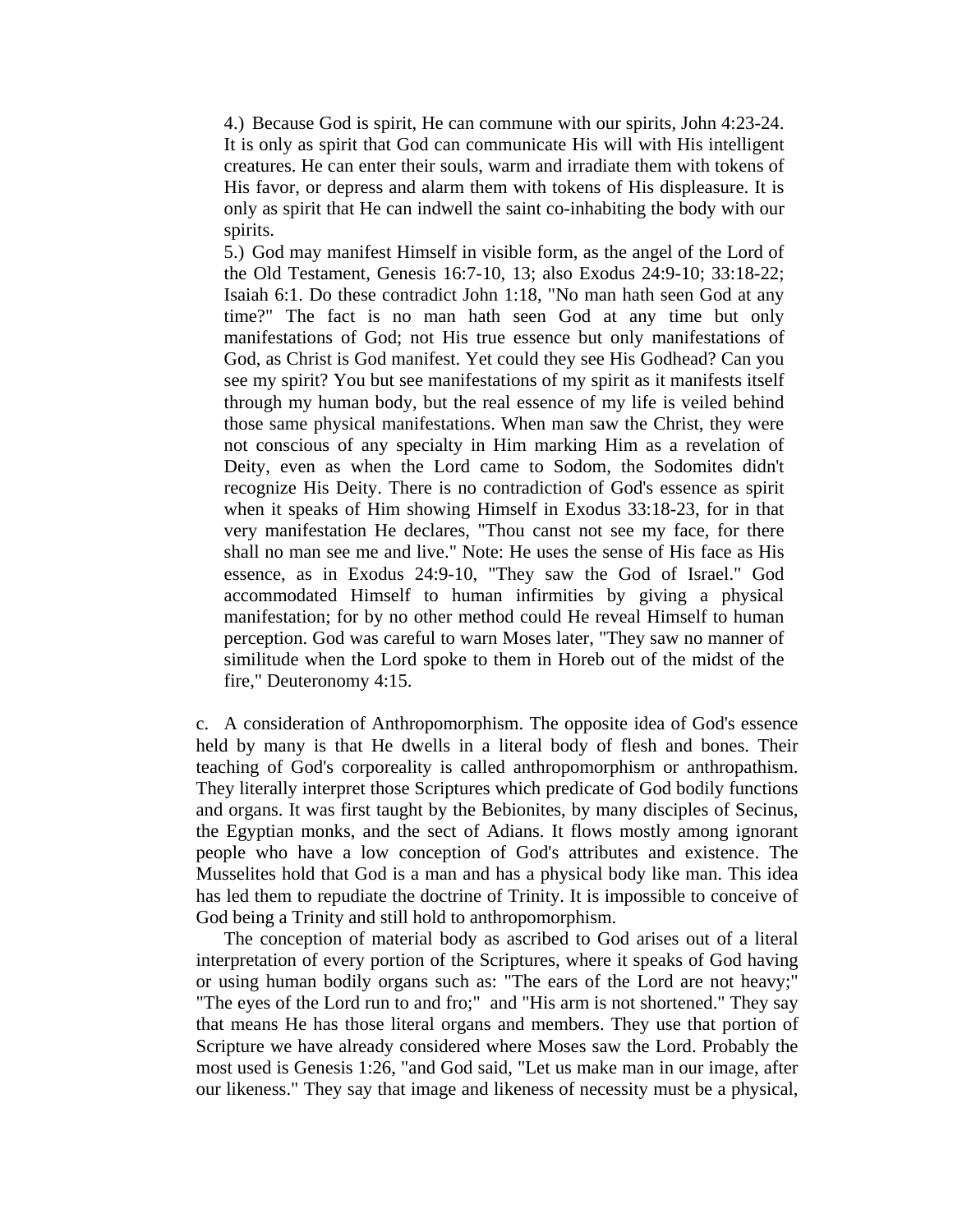bodily image, in fact, very facial image. They forget that the greatest similarity between God and man is not, nor could be physical, the spiritual and moral likeness as transcends the physical. Man's personality is patterned after the Almighty; so His power of reason, loving, and willing are marks of the image of God remaining, like the walls and pillars of a destroyed city, marking its former purpose. It is the invisible soulish, spiritual nature of man which is made in the image of God, as from the following consideration.

1.) It is that portion of man that is eternal. The physical goes back to dust, but the soul is eternal, Ecclesiastes 3:11 - "Thou hast set eternity in their heart."

2.) The word "image" and "likeness" in the New Testament is used of many other than physical properties. In fact, they are used to designate the new creation in the converted man, Colossians 3:10, "And have put on the new man, which is renewed in knowledge after the image of Him that created him." The new man, made in God's image, couldn't be physical, and no one would so declare. It is the new nature born within the believer, yet it is made in God's image. The nature of this new person is described in Ephesians 4:23-24, "And be renewed in the spirit of your mind; and that ye put on the new man, which after God (or like God) is created in righteousness and true holiness." Here is the image of the new man, righteousness and true holiness. That is how it is in the image of God. This new nature salvation imparts, adds no new physical properties to the convert, but morally and spiritually man is patterned by creation after the true God, this pattern being marred and partly effaced by the fall. By salvation, he is recreated after the image of God in righteousness and true holiness. Tertullian, the early church father, wrote in combating this teaching, "Divine affections are ascribed to the Deity by means of figures borrowed from the human form, not as if He were endued with corporeal qualities. When eyes are ascribed to Him, it denotes that He sees all things; when ears are that He hears all things; the speech denotes His will; nostrils, the perception of prayer; hands, creation; arms, power; feet, immensity; for He has no members and performs no office for which they are required, but executes all things by the sole act of His will. How can He require eyes Who is light itself? Or feet who is omnipresent? How can He require hands Who is the silent creator of all things, or a tongue to whom to think is to command? Those members are necessary to man but not to God, in as much as the counsels of men would be inefficacious unless their thoughts put their members in motion; but not to God, whose operations follow His will without effort."

 A careful reading of the Word of God will show that the writers carefully guard against the perverse application of their bold metaphors when they ascribe human actions to God, II Chronicles 32:8, "With him is an arm of flesh; but with us is the Lord our God to help us;" Job 10:4, "Hast Thou eyes of flesh, or seeth Thou as man seeth?" His arm is not an arm of flesh or His eyes human eyes. These uses of human metaphors are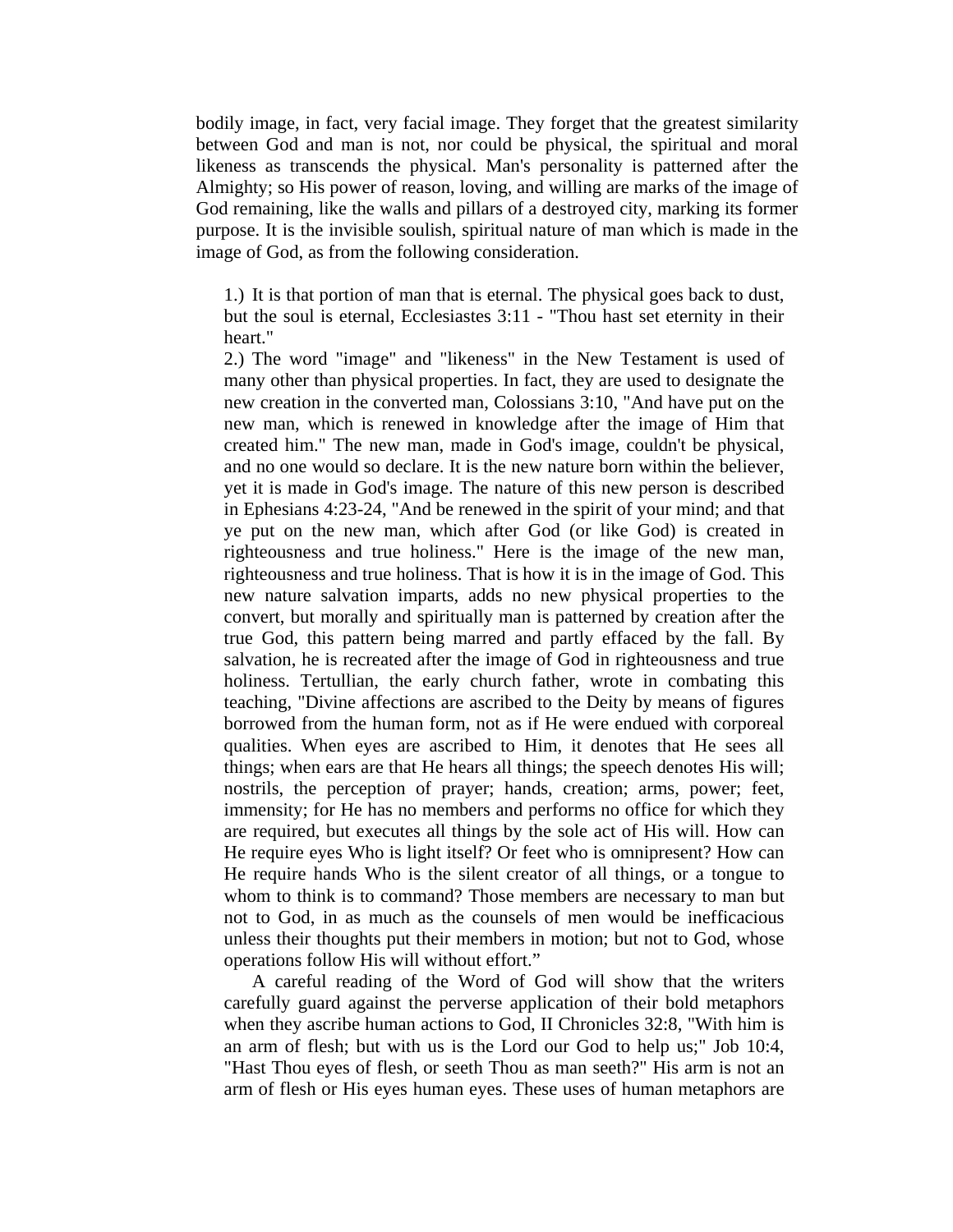mere condescension to human infirmity. They show by analogy that there are acts of God as well as attributes of God, which correspond to those, for which we employ those members. How else could it be said of God so that we would know what is meant, that God hears, if the metaphor of ears were not used? It merely symbolizes to us the ability of God to see and know, even as His hands and arms symbolize power, and bowels, compassion. In this connection it may be noted also that no organs are ascribed to God similar to those by which we perform the mean and disreputable bodily functions. Neither are those ascribed to Him which signalize our infirmities or weaknesses. To eat and sleep, assimilation or digestion of food is not ascribed to Him. Only those organs by which we ascribe knowledge or learning, such as the eyes, ears, and minds, and those by which communication is possible, such as the mouth, lips, tongue, but not of taste, so also those members, which signify power and strength such as the arm and hand. Never are any members or organs ascribed to God which would serve only a sense existence or low physical being, such as touch or taste.

 It may be readily seen from the foregoing considerations the impossibility of the anthropomorphic conception of God, the ascribing to God bodily existence. His omnipresence is incompatible with corporeal existence, for a body localizes. It is incompatible with the incarnation of Jesus Christ. The Scriptures say nothing of a disincarnation preceding the incarnation; He tabernacled among us physically only after taking the form of human flesh. The ascribing unto God of a body is the grossest conception of the mode of divine essence. God is Spirit and must so be worshipped.

C. The Unity and Trinity of God

 In the consideration of the person of God there are two elements of revelation, which must be studied. That is the unity of God and the Trinity of God. The terms are contradictory only to our finite knowledge of God. While they entail mysteries too deep for the human understanding, still they are the subjects of divine revelation and are subjects more for faith than reason.

1. The Unity of God. The Scriptures teach emphatically the oneness of God. There is but one Go, Deuteronomy 4:34; 6:4; Isaiah 43:10, and very plainly, Isaiah 44:6; 45:5; so also the New Testament teaches the oneness or unity of God, I Timothy 2:5; Mark 10:18; and, Jesus quoting Deuteronomy 6:4 in Mark 12:29. This monotheism of divine revelation satisfies the soul for a fit object of faith and worship and answers the dictates of a reason for a single Almighty cause for all existing effects. All nature is monotheistic. Whether man studies the stars through a spectroscope or studies over a region of earth, there is a singularity of composition and a uniformity of laws, which tell to reason a singular divine Creator and Sustainer.

2. The nature of the divine unity: the Trinity of God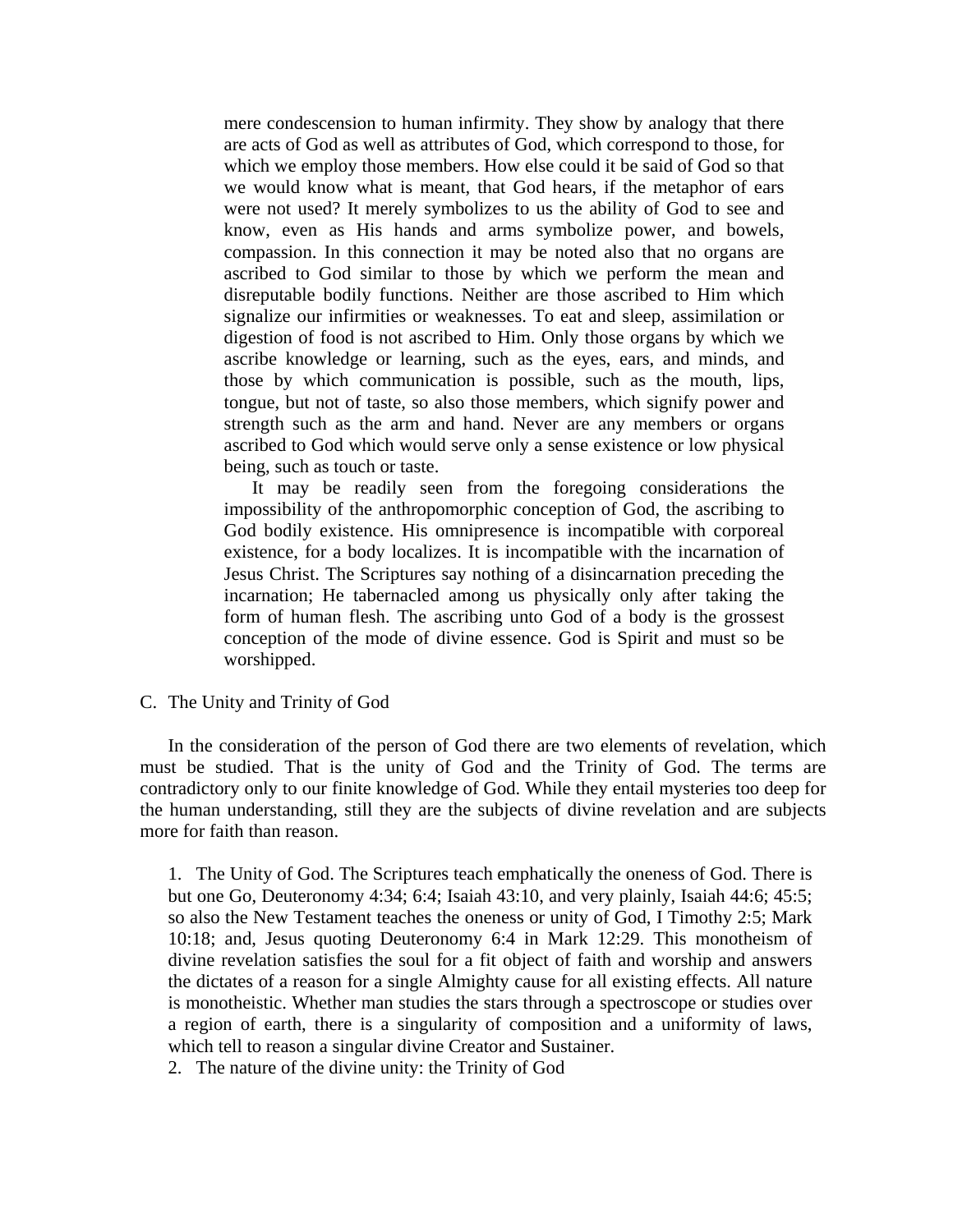a. Definition: It is clearly revealed in the Scriptures that in this Divine unity, in this one Godhead, there is a multiplicity of persons. The word "person" is a somewhat modified word when ascribed to each of the three persons of the Godhead. It is the only word the human language has which could be used to designate the Trinity, of the one God. The distinctions between the Father, the Son, and the Holy Spirit are of a personal nature. To each is ascribed deity, and each has distinct operations and offices. The Trinity of God is the tri-personal existence of God as Father, Son, and Holy Ghost. When calling each of the three members of the Godhead a person, we are meaning exactly the same thing as when we call three people each a person. For each of three human beings has a unity and specific peculiarly his own; while each of the Godhead shares with each other member the same essence or unity of personality. This undivided essence of the divine nature belongs alike to each member of the Godhead. Each possesses all the substance and attributes of the Deity. The plurality of the Godhead is not a plurality of essence, but a plurality of personal distinctions. The one indivisible essence subsists in three modes, one God manifesting Himself in three persons. This is not to say numerically that one is three and three is one, but that God is one in essence, but three only in respect to the distinctions of that essence; for the human mind to comprehend fully the mystery of the triune existence of God would necessitate the human mind to be infinite and deity itself.

b. Not Tri-theism. We may see that this revelation of the Trinity of God is not tri-theism, or three Gods. In His essential essence God is one. The orthodox position is called Trinitarianism. The Athanasian Creed gives the creed clearly of Trinitarianism: "We worship one God in Trinity and Trinity in unity, neither confounding the persons nor dividing the substance." It is in this sense that we can understand the immanence of one divine person in another, which permits the work of one person of the Trinity with possible exception to be attributed to another. For example, Christ is localized in a glorified human body, "seated at the right hand of the Majesty on, high, waiting until His enemies be made His footstool," but through the presence of the Holy Spirit indwelling the believer, Christ is said to indwell the believer. The Trinity is within the saint in the presence of the third person of the Trinity, John 14:17, 23, so the Son does the work the Father sent Him to do, but the order is never reversed. There are certain offices ascribed to each member of the Godhead, but usually the Trinity is in operation in each case. As in creation, the Father willed, the Son made, the Spirit brooded.

c. The Scriptural proof of the Trinity of God. It is patent to the thinking of any reasonable person that a clear explanation of the doctrine of the Trinity is impossible. We may draw illustrations from around us, but they do little more than throw faint light upon the subject; and some of them commonly used only obscure rather than enlighten. We may speculate, but lacking anything within us with which to liken the Trinity or any faculty with which to comprehend the Trinity, we find ourselves just as unsatisfied after a long chain of reasoning. The doctrine of the Trinity belongs to the realm of faith, not speculation. The impossibility of a satisfactory answer to the many questions concerning the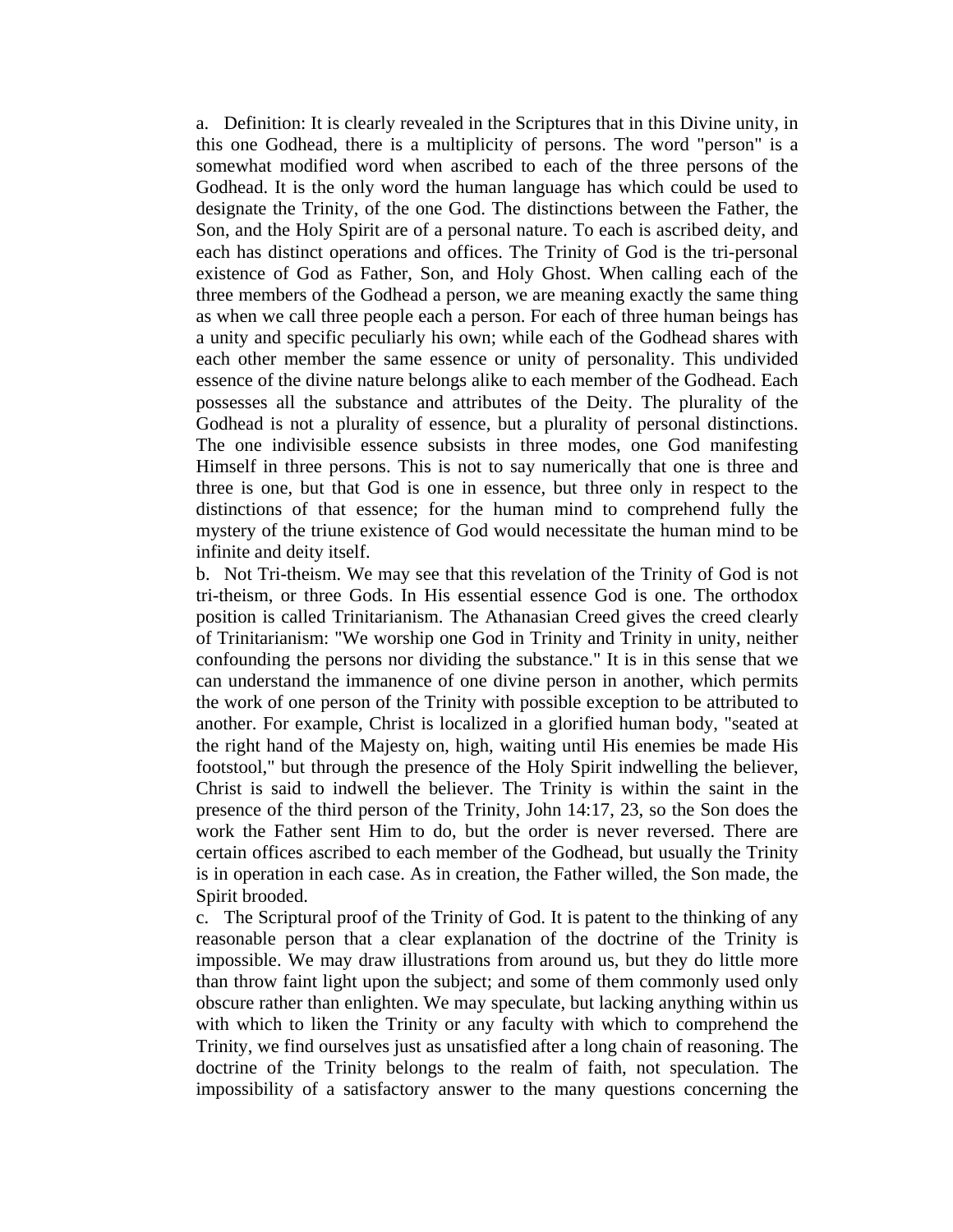Trinity arises: from the very nature of the case. First, because God is Spirit and our minds belong primarily to the physical world, there will always be difficulties and mysteries when we try to conceive of spiritual things in the form of physical thought. This applies not only to the doctrine of the Trinity but to all other deep spiritual truths of the Word of God. "The natural man receiveth not the things of the Spirit of God: for they are foolishness unto him; neither can he know them, because they are spiritually discerned."

 In the second place, a perfectly satisfactory answer to the question is impossible because God is infinite and we are finite. God dwells in the light that no man can approach unto; any philosophical explanation of God coming from the finite would of necessity fall far short. This is the reason why the Bible nowhere gives an explanation of the Trinity. Those who deny the doctrine say it isn't taught in the Bible. The nature of the case doesn't permit any clear explanation in the Bible. How could the Bible give a clear, doctrinal, lucid, detailed discourse on the Trinity when we couldn't understand it? The Bible does teach the doctrine of the Trinity by implication, by clear distinctions in places where all three are said to be working, and by the use of plural nouns and pronouns. Some of the proofs of the Trinity:

1.) The Scriptures recognize three persons as God.

a.) The Father is recognized as God, John 6:27, I Peter 1:2.

b.) The Son, Jesus Christ, is recognized as God, John 1:1, 18; Titus 2:13

c.) The Holy Spirit is recognized as God, Acts 5:3- 4

2.) These three are so described that we must conceive of them as three distinct persons.

a.) Distinctions between the Father and the Son. Christ is the begotten, and the Father is the begetter, Psalm 2:7; John. 1:14. The Father is the sender and Christ the sent One, John 10:36. Christ speaks of the Father as "another," John 5:32, 37.

b.) The Father and the Son are distinguished from the Holy Spirit, John 14:16-17. He is sent from the Father as a gift, John 15:26), and sent from the Father and the Son, John14: 26, Galatians 4:6.

3.) The use of the word "one" where speaking of the unity of God is a compound word denoting compound unity and not simple unity, as in Deuteronomy 6:4 and Mark 10:18. This can be seen from other places where the word "one" is used where its compound nature is seen, Genesis 2:24, also the Greek word for one in Galatians 3:28, etc.

4.) The noun for God often used in the Old Testament is plural, "Elohim," yet used with a singular verb "bara," Genesis 1:1.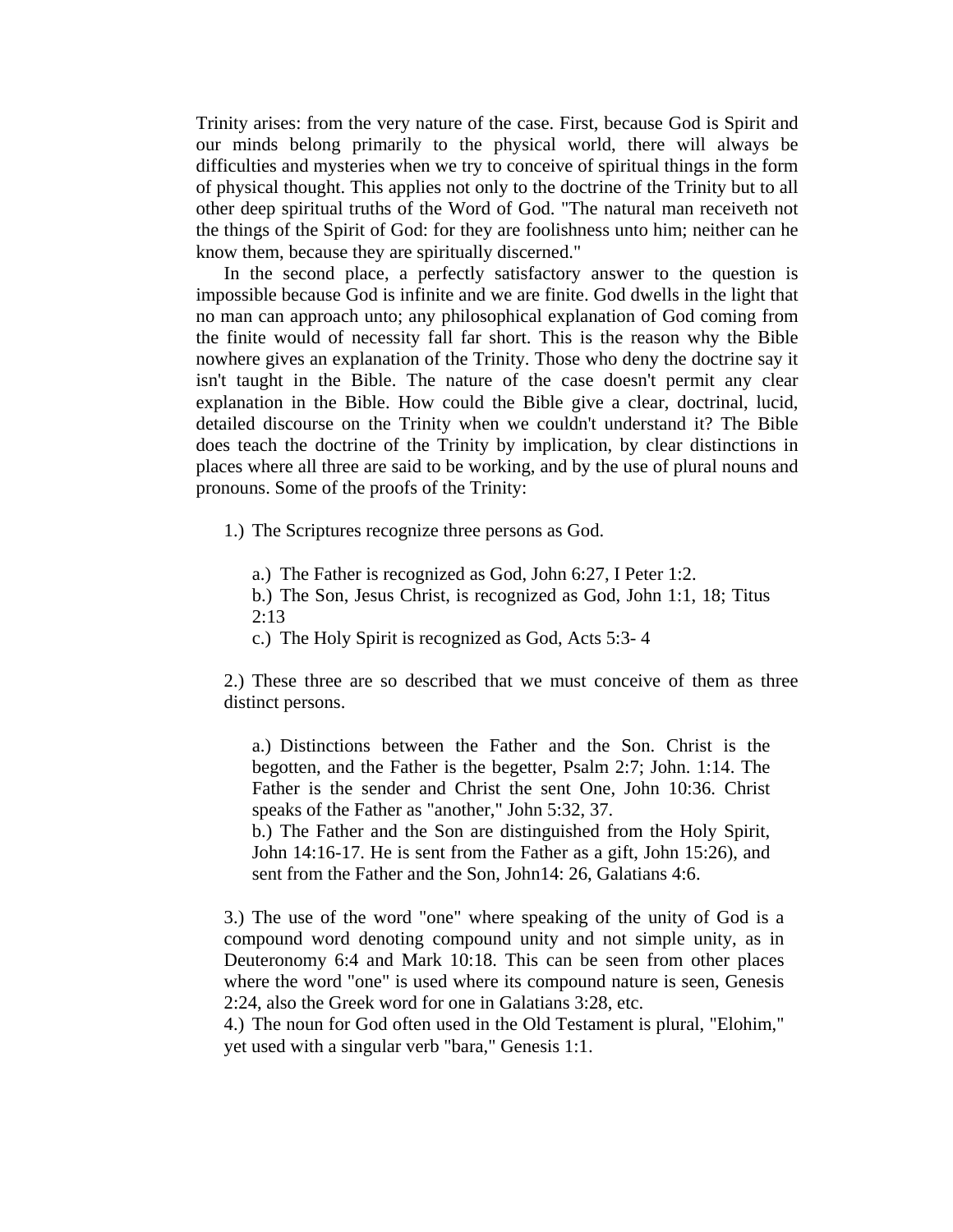5.) The use of plural pronouns in the Godhead, "Let us make man," Genesis 1:26; 11:7; and in Genesis 3:22; also in the commission of Isaiah 6:8.

6.) The passages where God is said to be speaking unto God and sending a member of the Godhead, Zechariah 2:10-11. Jehovah speaks of Himself as sent by the Lord, Jehovah of hosts. There are those we have already referred to of Christ and the Holy Spirit sent, and the Godhead talking to each other, Psalm 110:1 is explained in Acts 2:34.

7.) The many places where all three are mentioned either as active or present, or in benediction, as at the baptism of Christ, Luke 3:21-22, the baptism command, Matthew 28:19 and the benedictions, II Corinthians 13:14.

#### D. The Names of God

 One of the methods used in the Scriptures to reveal the nature and perfections of God is the use of personal and attributive names. Names have long since ceased to have personal meanings in the Occident or western civilization. They are merely means of pointing out individuals, just names of things and persons. In the Orient and Near East from the beginning of history and even to the present time, names do more than distinguish things or persons. They have meanings connoting or signifying qualities in the object or person. Every name in the Hebrew Old Testament not only distinguishes, but may be interpreted into the English meaning; and many times further light upon Scripture is obtained. For illustration, the name Jacob was given to him because of his act of taking Esau's place, and it fits his whole life until changed later by the power of God. Jacob means supplanter, and we see it fits him when stealing both the birthright and blessing from Esau. When God met him at Bethel (house of God) and at Peniel (the face of God) and wrestled with him and prevailed against him, his name was changed when his nature was changed; he became Israel (prince with God). The names of God are not just arbitrary signs pointing out God but are each a new revelation of the nature of God. This is also true of the many names of Christ. It is true of the names of Satan and of the anti-Christ.

 There are no less than ten names of God in the Old Testament and many compound names made up of combinations of these ten names. These ten names are: El, Elohim, Eloe, Sabaoth, Elioh, Eser-Ieje, Adonai, Jah, Jehovah and Shaddai; but Eloah and Elohim are the same, one being the plural or compound name intimating the Trinity. Sabaoth is not really a name but used with another of the proper names. Jehovah, Enyah, and Jah are variations of the same name, Jehovah. The two most often used and most important are Elohim, rendered God in the English, and Jehovah, and rendered Lord. The great names of God are used to signify His perfections:

1. Elohim. This word comes from two Hebrew words, El meaning strength or the strong one, and Alah, a verb meaning to bind oneself with an oath or to swear as with an oath. It is the first name used for God in the Bible, Genesis, 1:1. It was He who spoke the earth into existence. He spoke and it was so. It is the plural word denoting, in the very first verse of the Bible, the Trinity of God. The etymology of the word Elohim seems to come from two meanings of the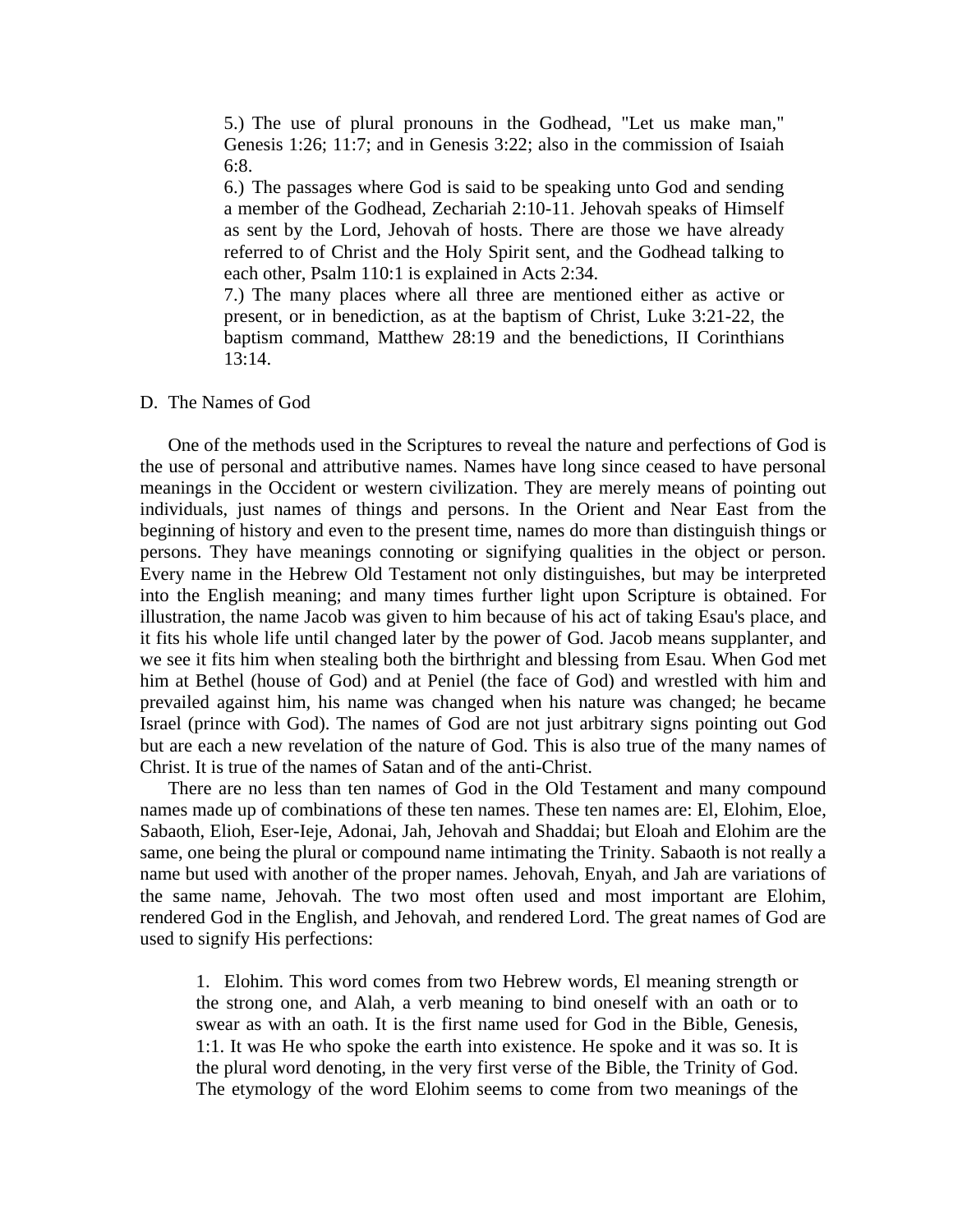word Alah. One has the meaning to reverence or worship or adore. According to this meaning, God is placed before us from the very beginning as the only true object of our worship. As our Creator, He has the right to demand our allegiance.

 The other meaning of the word Allah is to swear as an oath. This gives us the Trinity as engaged in an eternal covenant. This is the covenant-keeping God. It shows that with an oath the three members of the Holy Trinity, back from an eternity entered into covenant as regards the creation and redemption of man. We read of Christ as constituted a priest forever after the order of Melchizedek by an oath. We read of the "blood of the everlasting covenant." We read that Christ was the lamb slain before the foundation of the world. The full meaning would seem to be the Trinity as the only object of man's redemption. In its various forms this name for God is used some 2,600 times in the Old Testament. 2. Jehovah. This is the other most used name of God in the Old Testament. It is the most sacred name to the Jews since the exile into Babylonian captivity. The Jewish Talmud says that the angels of heaven dare not utter it and denounces fearful vengeance upon any so bold as to blaspheme it. No Jew would pronounce that name of God. They seem to have derived their superstition of the name from Exodus 6:2-3, "And God spake unto Moses and said unto him, 'I am the Lord (Jehovah) and I appeared unto Abraham, unto Isaac, and unto Jacob by the name of God Almighty, but by my name Jehovah was I not known unto them." He is declaring that they didn't know the true import of the name. That quality of God's character was not revealed unto the patriarchs. It doesn't mean that they didn't know the name, but there was something in the name that they had never realized in God. The name Jehovah signifies the essential nature of God as the one infinite, eternal, and unconditioned God. It, of all the names of God, incorporates all of the perfections of God as the only true self existence in the universe. All else derives its existence, but He is alone the underived, self-existent one, complete within Himself. The name comes from a form of the verb "to be." When God uses the name of Himself, He uses the first person of the verb 'to be,' Ehyeh, I Am, or Will Be, Ehyeh, I am what I am, or I AM what I will be. It is the name as that spoken by Christ. "Who was, and is, and who is to come." It expresses the absolute plentitude of being. It includes eternity, selfexistence, immutability, simplicity, omnipotence, and omniscience; in short, the consummation of all possible perfection. In relation to Israel, as God spoke to Moses, "Tell them I Am hath sent you." It implies His ability to fulfill His promise. It signifies the all-inclusiveness of the source of every blessing and work of God. He is contained within Himself, and being all-sufficient, can keep His promise and fulfill His every word. Here see the richness of the prophecy of Christ, "Every knee shall bow and every tongue shall confess that He is Lord (Kuries-Jehovah), to the glory of God the Father." Every being shall know at last that Jesus is at one with the Father, that He is the great "I Am," the eternal, self-existing God. It is this name Jehovah that God bears a distinct relationship to man. It is the name of God in redemption. It first meets us in relation to man when God stood before the sinning pair in the garden, Genesis 3:8, and covered them with skins. The first distinct revelation of Himself as Jehovah was in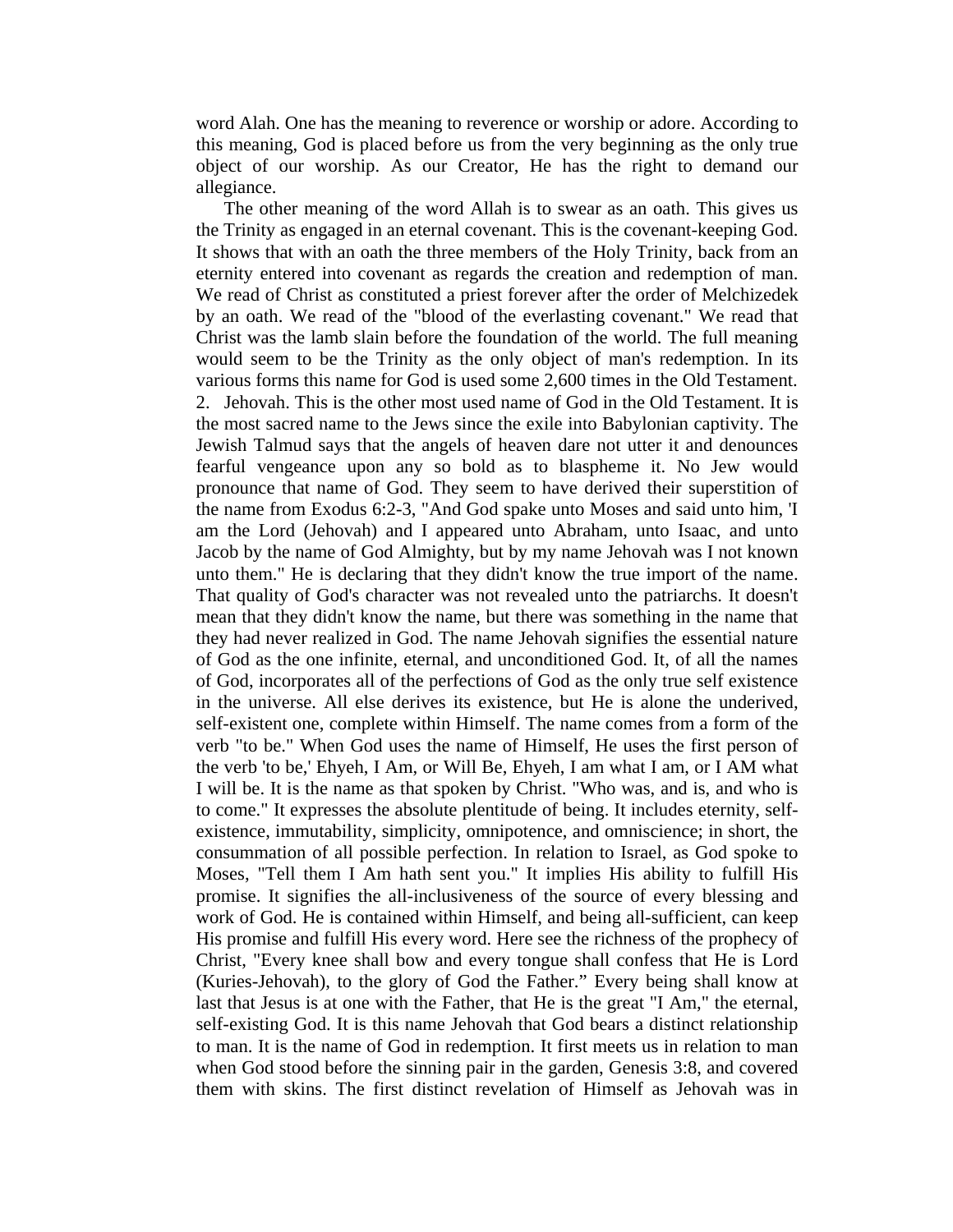connection with the redemption of Israel from Egypt, Exodus 3:13-17. In God's redemptive relationship to man, Jehovah is compounded with other names to signify His supply for every need.

a. Jehovah-Jirer - "The Lord will provide," i.e. a sacrifice for sin, Genesis 22:14.

b. Jehovah - Rapha - "The Lord that healeth," cure for sin, Exodus 15:26

c. Jehovah - Nissi - "The Lord our banner," victory over the flesh, Exodus 17:8-15

d. Jehovah - Shalon - "The Lord our peace," Judges 6:24

e. Jehovah - Raah - " The Lord my Shepherd," Psalm 23

f. Jehovah - Shammoh - "The Lord is present," in eternity God dwelling with His own

g. Jehovah - Tsudkenu - "The Lord of righteousness," in the regeneration, Jeremiah 23:6

3. Adonai. It is spelled with a capital first letter and then small letters in the Authorized, while Jehovah is always spelled with capitals all the way through. It means master and in some forms is used of men, but when spelled one way only it is used of God. It spells God's ownership, lordship, and dominion. This is the word the Jews substituted for the Jehovah name.

4. Shaddai or El Shaddai, sometimes one way and sometimes the other. It is translated Almighty or Supreme. It signifies the all-sufficient One in relation to man's need, the God who is enough. In the Hebrew the word shad signifies the breast as the nourishment of the babe's life. In applying it to God it would then mean the nourisher, the strength-giver, the satisfying portion.

5. There are descriptive adjectives with a superlative sense, which are usually compounded with other names to signify perfection.

a. Ellyon - the Most High One, "high and lofty one who inhabiteth eternity." It simply means the Supreme God, highest of all beings.

b. Olem - everlasting God, not just to signify His eternity, but the God over everlasting things.

c. Sabbaoth - When combined with Yahwe or Jehovah-Sabbaoth, Lord of host, I Samuel 1:3, God over angelic hosts, heavenly hosts, God of warfare; occurs in the Old Testament more frequently in the crisis of Israel's need, Psalm 46:4, 11.

 When each name of God is understood and contemplated as belonging to our Heavenly Father, how much our conception of Him is increased; and of our Saviour, who is the "express image of Him."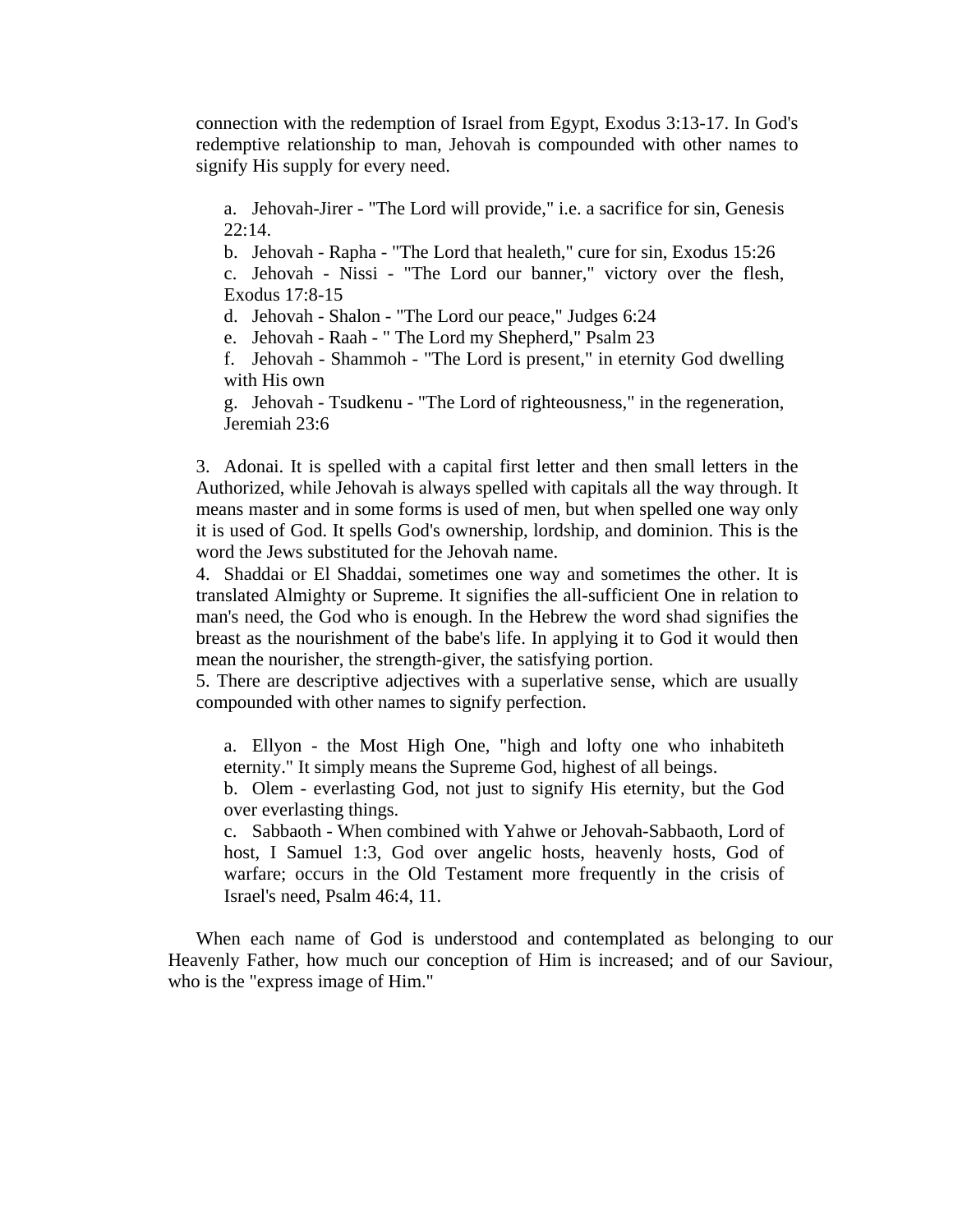#### III. The Nature of God as Revealed by the Attributes of God

#### A. The Nature of Attributes

 When we wish to come to a closer determination of the nature of God, we are confronted with the question, is there any sense in which God may be defined? In our previous topics in the Doctrine of Theology in which we considered "the limits of our knowledge of God," we saw from the very facts of the case how impossible it is to define, circumscribe, analyze, or represent in human language God as He is in His absolute essence. Curil of Jerusalem said, "Our highest knowledge is to confess our ignorance."

 Though in His essential essence He remains "the high and lofty one who inhabiteth eternity," the one who alone 'dwells in a light unapproachable,' still He has been pleased to give some manifestations of Himself, which reveal certain qualities of His nature. There is a threefold process of reasoning which helps us to arrive at a clearer conception of God's nature. In the contemplation of the works of God, we see certain attributes of God, and from these we arrive at the clearest conception of the nature of God possible to us in our present state. That this is the Scriptural way may be seen from a number of passages, some of them already considered. "The heavens declare the glory of God," the works in the skies show His glory; "The things that are made (reveal) His eternal power and Godhead," Romans 1:20.

 It is thus we arrive at the estimate of the real unseen character of any individual. When we see a man doing benevolent acts, we arrive at a conception of his truthfulness and honesty. We say, "That is an honest man." That is, the character, holy acts, and words must be derived from a principle of holiness. They are attributes of a principle of God's nature. He is holy, not only because the Scriptures so state, but they teach in many ways that holiness is attributed unto God; that is the definition for "attribute." The attributes of God are those distinguishing characteristics of the divine nature which are inseparable from the idea of God and constitute a basis for His manifestations to His creatures. They are called attributes because we are compelled to attribute them unto God.

 Here we see the importance of searching the Scriptures to determine most which attributes are revealed, for they give us the only light of the nature of God which He has seen fit to give unto us. They are not just certain things we attribute unto God but are definite outward manifestations of God. They display unto our finite minds definite qualities residing in the Godhead.

#### B. The Attributes of God

 There is considerable difference of opinion among theologians as to the classification of attributes. They arrive at practically the same amount of attributes and finally get them all in and accounted for, but their divergency has more to do with their philosophizing on the attributes. They recognize them all but hardly know how to classify them. Many of them use terms, which they themselves are hard to define. There is one line of agreement, however, which seems to pervade the most of the theological classifications of the attributes. They divide them into those which reside in God in His relation unto Himself, what He is only to Himself. They are the attributes commonly called incommunicable, metaphysical, quiescent, position, and absolute. The other set of attributes has been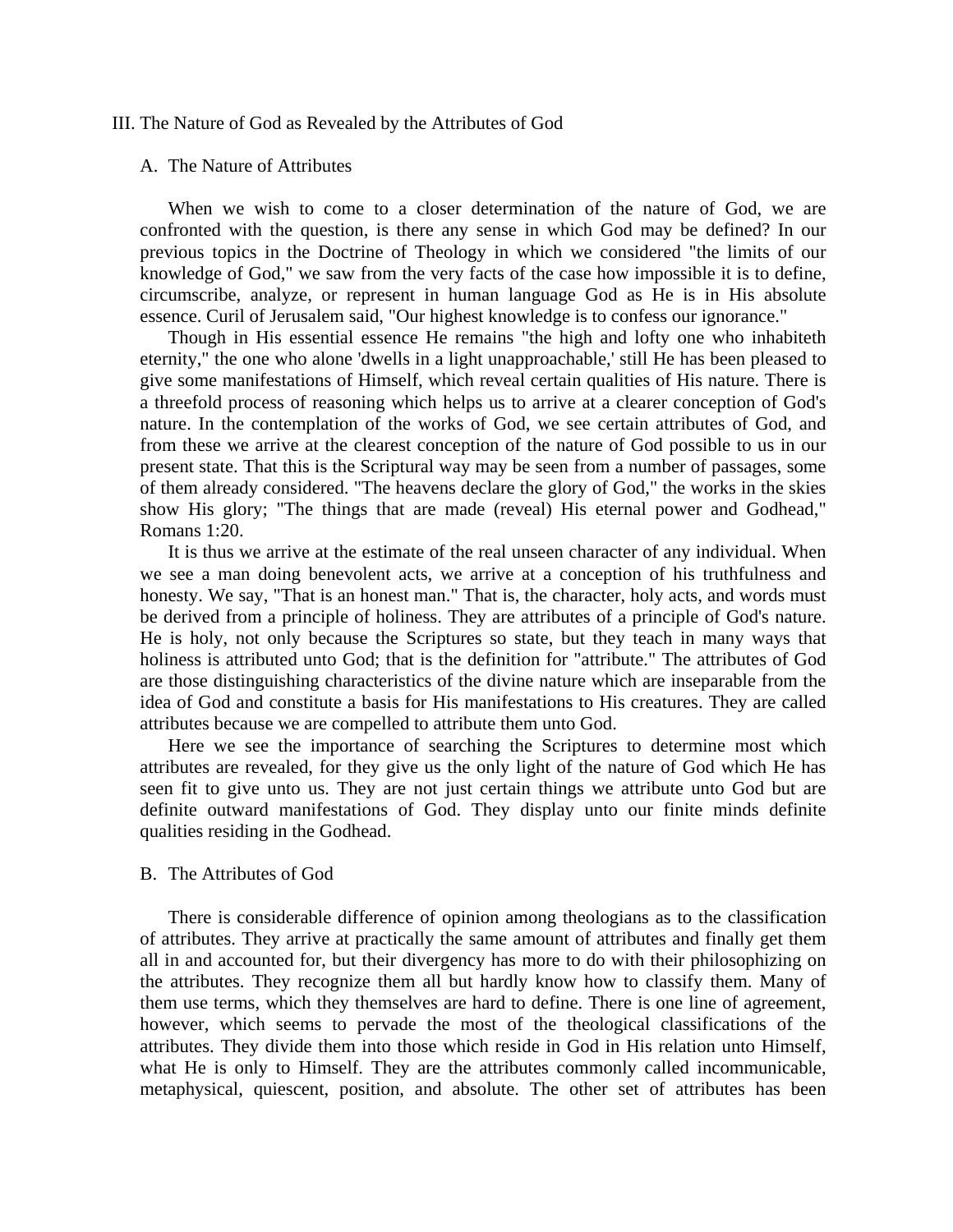variously called relative, communicable, transitory, active, negative, derivative, and natural. These last signify God in His relations to His works and to man and are called "communicable" because He is said to have given them to man, but, in truth, only in an analogical way. They are not the same attributes but only something like unto them, bearing an analogy to them. The relations are the infinite and the finite.

 Dividing all the schedules of attributes, the first or incommunicable or absolute attributes, are modes of God's being; while the transitory or communicable attributes are properties of God's nature or determining properties. The former gives all the ideas of God's necessary existence, eternity, infinity, immensity, independence, and immutability; around the second is intelligence and will, or all those perfections which could be included in the idea of a perfect spirit. Dr. Hodge in his *Outlines of Theology* gives a classification of the divine attributes, which removes all of the objections against the common classifications.

1. Those attributes which equally qualify all the rest: infinitude (that which has no bounds); absoluteness (that which is determined either in its being or modes of being, or action by nothing whatsoever without itself. This includes immutability).

2. Natural attributes. God is an infinite spirit, self-existent, and eternal, immense, simple, free of will, intelligent, and powerful.

3. Moral attributes. God is a spirit infinitely righteous, good, true, and faithful.

4. The consummate glory of all the divine perfections in union, the beauty of holiness.

 This outline recognizes that the absolute attributes of God qualify every other attribute. They pervade and qualify each manifestation. For illustration: God is not wise and infinite, but He is infinite in His wisdom, so He isn't just immutable and wise, but His wisdom is immutable, etc. We shall follow this distinction throughout.

 We see the absolute attributes or modes of God's existence; we might call them the universal and all-pervading attributes, for they characterize the whole being and every manifestation of God.

1. Independence, with reference to self-existence, the grounds of His existence or being.

- 2. Eternity, with reference to the duration of His existence or being.
- 3. Immensity, with reference to the extent of His existence or being.
- 4. All-sufficiency, with reference to the content of His being.
- 5. Immutability, with reference to the identity of His existence or being.

 These are all badges of His deity, separating Him from His creatures and works by an impossible chasm. They are the incomprehensible elements of His nature. They are the disparagements between the infinite and the finite. We shall never understand them, but with heads uncovered and shoes off our feet, we worship and adore, confessing with Job, "Such knowledge is too wonderful for me"; or the Psalmist (139:6), "Such knowledge is too wonderful for me; it is high; I cannot attain unto it." He is speaking of God's omniscience and omnipotence.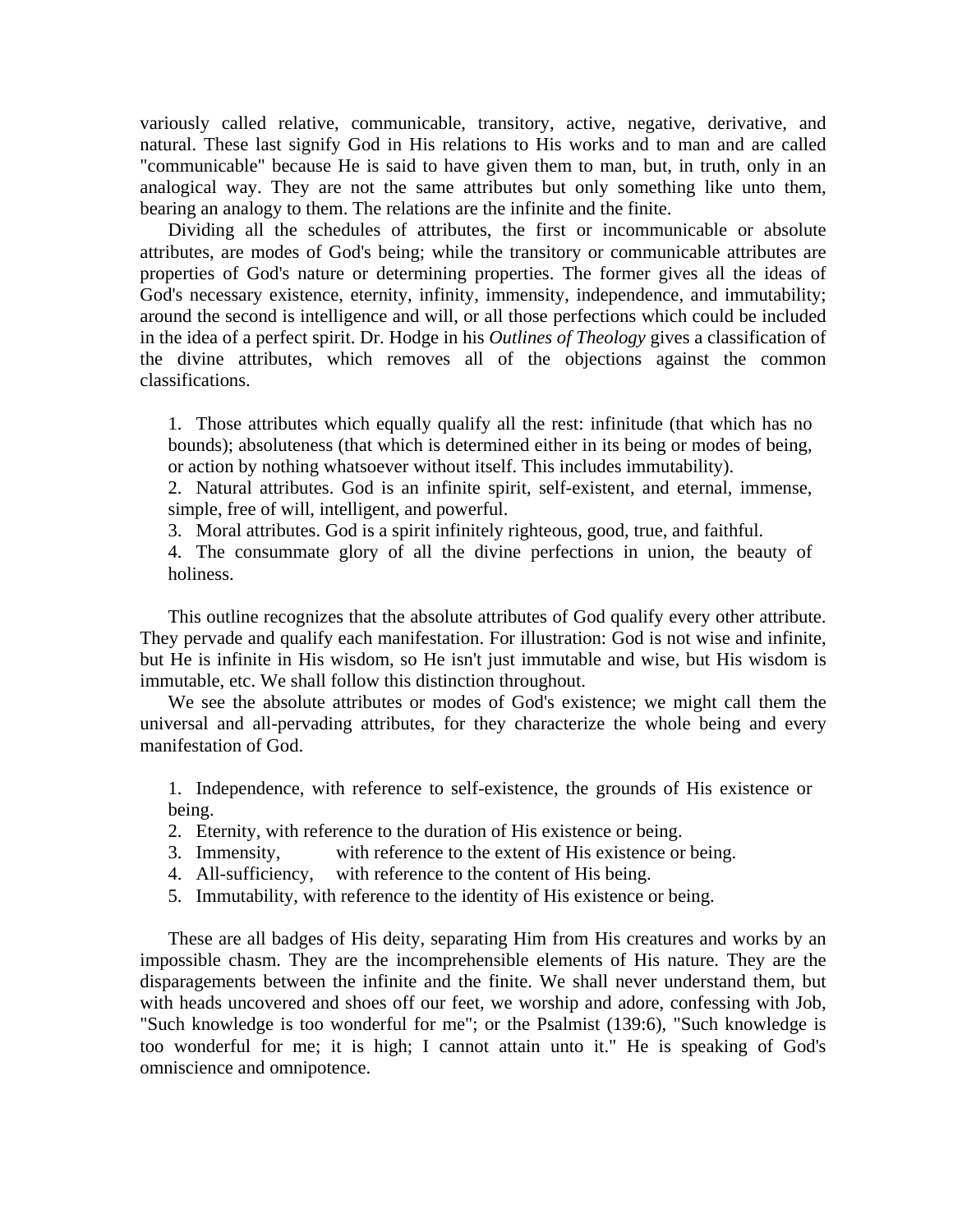There is one other consideration before we separately consider these attributes. It is that of infinity: what is meant by infinity? It is the conditioning word of every one of the attributes of God, especially of those absolute attributes. We say not only that God is holy; not only wise, but infinitely wise; not only is He powerful but Omni-powerful, or infinite in power. What is the meaning of infinite? When we ascribe infinity to God we simply mean that He has attributes without limit. We aren't affirming that He has no known limits or bounds but that He has no limits or bounds at all. The difficulties of trying to determine any bounds of God's nature is not because of human weakness but because there are no bounds. There can be no increase nor can there be anything taken away. Whatever element exists at all in the Divine Being exists there not in degree but in illimitable perfection. It cannot be measured, analyzed, or increased. This infinitude doesn't mean that God included in His nature every element actual, possible, or conceivable.

 Some say, objecting to infinity of God, that there are two contradictions to this truth. One, "if God is infinite, then He must have all things in His nature, evil included." Second, "if God is infinite, then all things are included in His essence and there is no finite existence at all." We won't enter into any philosophical discussion of this theme but to say this to the first objection: God isn't the sum of all things mathematically, just adding up all things. God is the source of all things positive; but when He made finite things, He placed self-limitations upon His own essence by creating and allowing other essences than Himself. There is in God no weakness, folly, or evil. The infinity of the opposite qualities exclude these from His nature. To the second objection, God has limited Himself by creation the finite. It is a self-limitation, but He is in no case dependent upon any finite condition or reality.

1. Independence. Independence, self-determination, necessary existence, absolute being are all means of expressing the same thought, that is, that of denying a cause. All other things to our minds demand a cause, but not God, for God never began to be. His existence depends upon no outside cause or, in truth, any cause at all. No combination of elements or of superior will ever caused His coming into being, nor shall any cause ever cause Him to be reduced into nothingness. He is because He is, Exodus 3:14, "I Am that I Am." By His very name "Jehovah," God has revealed unto man this attribute of independence and underived existence. How the mind staggers when it tries to understand such excellency of existence, but faith believes because it is necessary to believe it, not only because it is a subject of divine revelation, but also it is a necessary truth. Caused existence demands uncaused existence.

 After all, it is just as much a mystery to our finite minds to comprehend caused as uncaused existence. How can we understand how something could be made out of nothing? Creation is as dark to us as God's own uncaused being. "The fact of creation and the fact of a Creator we can easily grasp, but how the one came to be and other always was is beyond our compass" (Thornwell). There must be a cause itself uncaused. To think of an infinite chain of finite causes is foolishness. You would have a universe of creatures and no Creator, a universe which never had a beginning, made up of every part which had a beginning. How is that possible? The mind is never at rest concerning creation and the existence of the finite until it rests in the belief in the Independent God.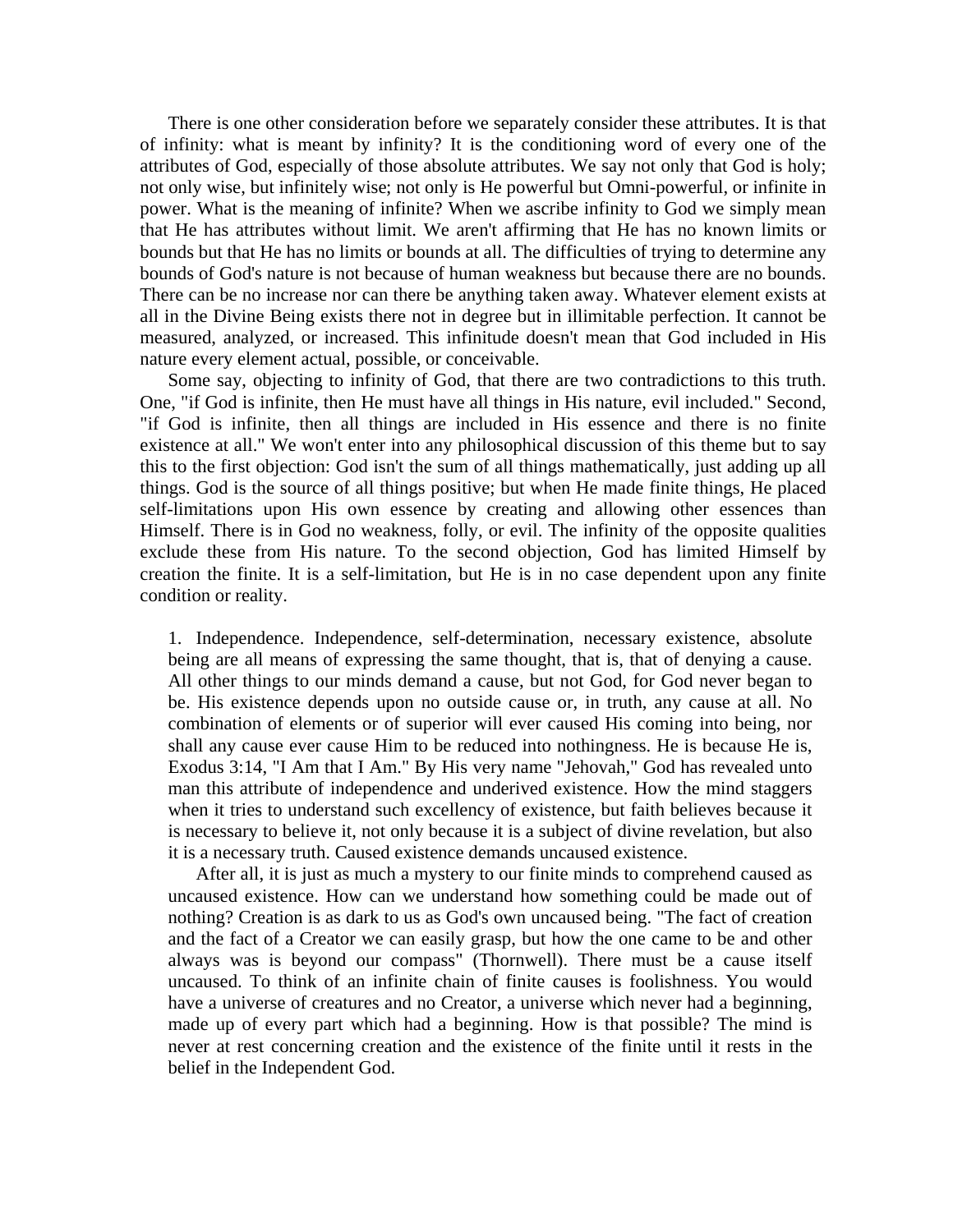The Scriptures assert God's independence in a number of ways, first, in His name Jehovah, the "I Am," Revelation 1:8, "I Am Alpha and Omega, the beginning and the ending, saith the Lord, which is and which was and which is to come, the Almighty." It is needless to cite all of the passages, which assume or declare this truth. Every passage which speaks of God creating all things teaches His independence. This attribute, as do the other absolute attributes, pervades every other attribute. He is independent in His knowledge. He has no teacher and has nothing to learn. He needs no counselors; His wisdom is original. In power, nothing is derived; He gains no energy by assimilation and dissipates none by acting. He does what He wills among the armies of heaven and the inhabitants of the earth, and none can stay His hand or say, "What doest Thou?" With every attribute as grounded in His very nature, they are as absolute in their independence as relying upon no exterior supply, nor can they be diminished by usage.

2. Eternity. This has reference to the duration of God's being. As creatures of time, eternity is a deep mystery to us. When we try to understand eternity or define it, we must always merely mathematically pile age upon age, period upon period, and arrive at no closer estimate, for we still must conceive of the pile having a top; each age that we think of time without limit, and then we think of a place where there is no space. Thornwell has aptly put the truth in this form: "We deny to God the possibility of age or decay; He is neither young nor old. Beyond these negations we cannot go, but these negations impress us with the conviction of transcendent excellence. They assert an absolute immortality, which surpasses all power of imagination or thought. Time with its own remorseless tooth destroys everything around us; kingdoms rise and fall; generation succeeds generation to the regions of the dead; trees wither and fade and perish; the mountains falling cometh to naught; nature herself waxes old like a garment and is ready to vanish away. But the eternal God remains fixed in His being, the same yesterday, today, and forever. His years fail not. How delightful to think, in the midst of universal change and desolation, that there is one Being who liveth and abideth forever - one Being who, when the heavens shall be rolled up as a vesture, the sun blotted out, and the moon and stars bereft of their brightness, can lift His awful hand and swear by Himself, "Behold, I live forever!" Were all the creatures annihilated by a single blow and the void of nothing take the place which is now fulfilled by teeming universe.

 The Scriptures are abundant in their expression of God's eternity; see Psalm 90:2- 4; Psalm 102:24-27, (very expressive); Isaiah 57:15, "For thus saith the high and lofty one that inhabiteth eternity whose name is Holy," I Timothy 1:17.

3. Immensity. Immensity is reference to the extent of God's being. It has to do with God's relation to space, as eternity has to do with His relation to time. It implies that God, in the fullness of His essence, is present to every point of space in every point of time. When we speak of the omnipresence of God, we mean His immensity in relation to His creature. It is His presence to them, but His is also where His creatures never have been, are not now, nor ever shall be. Here again we meet the deep impenetrable mystery of the Godhead. Immensity is just as incomprehensible as eternity or independence. We are not only creatures whose every part of existence depends upon environment and creative power and whose years are but a span, whose life is swift as a weaver's shuttle, today we are here and gone tomorrow, but we are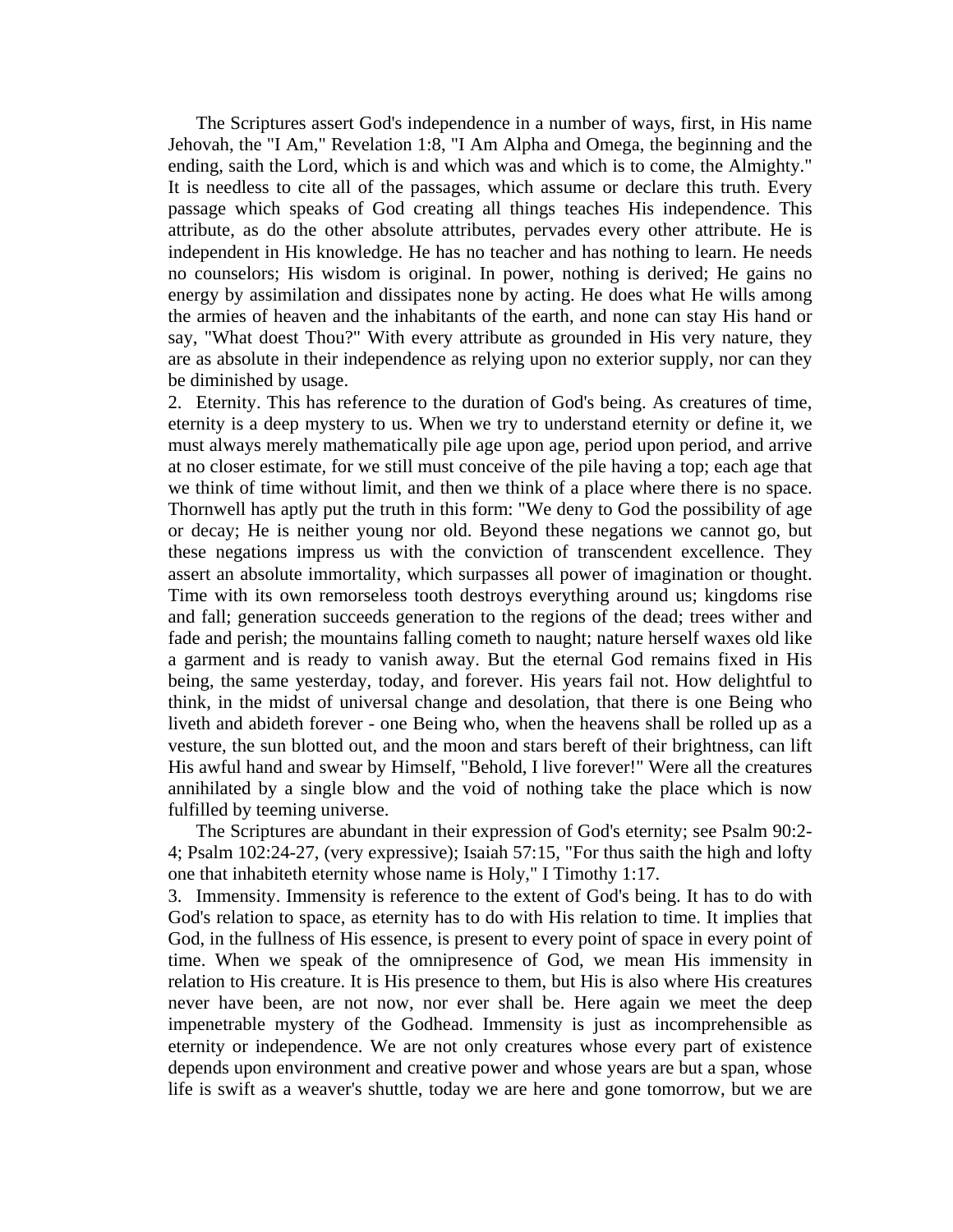also creatures of confinement in a limited point of space. Our thoughts may take them wings and wander, (especially in a classroom), but our personality is localized to a point exclusive of all other space. Even our spirits are in one place in a sense that they are nowhere else; so it is of angels; they must travel from one place to another to accomplish the ministry entrusted to them. Even though spirit is mystery, too, yet in its essence or presence they are here and not there, localized to a point in space. This is true of all created beings as well as material substance. God alone is everywhere in His infinite plentitude, filling all space with no possibility of extension, nor confused or mixed with His creation. He pervades all things and every point of space and beyond space but is never mixed with or confused with His creation. There is no point of space where one can point a finger or extend a thought and say, "God is not there;" not that matter filling that space is part of God, but He as spirit is in the same space. Though He fills all space, He is distinct from the other created objects in that space, as though He dwelt isolated in a separate, inaccessible region. This is not the eradication of His power, so that He merely influences or changes or controls all things by intermediate agencies; but He is there in the very essence of His personality.

 No doctrine of Scripture is taught any more emphatically than God's immensity, Jeremiah 23:23-24, where it speaks of Him filling all heaven and earth; Psalm 139:7- 10, where it speaks of the impossibility of going where God isn't; Amos 9:2; II Chronicles 6:18, God cannot be contained by any locality; Matthew 28:20, Christ with His disciples always, everyone unto the end of the age. How superior this testimony of the Scriptures to God than heathen idolatry, which made their gods local deities, circumscribed by space, and conditioned by circumstances! What a proof of the divine inspiration of the Bible! There is a special sense in the Bible in which God is said to be present. It is God being especially present in one place as a manifestation of His rebuke or His favor, as when the cloud rested over the Tabernacle, or He dwelt in the temple of Solomon or indwells the believer. In this sense we pray, "Our Father who art in Heaven," also when it speaks of Christ at the right hand of God, and the Holy Spirit abiding with the Church. God is said to withdraw and hide His face. Not that His essential presence is diminished, but the marks of His favor withheld. God is in Hell, revealing the tokens of His displeasure and justice. In these particular instances God is said to be present locally in a definite place. It is not to say that He is confined to that locality, or that He is there any more than anywhere else, but only that His special manifestation or personality is thus said to be there for specific purpose of blessing, or special working of judgment. While He is spoken of as being in a certain place, He is still everywhere else just as fully.

4. All-Sufficiency. The all-sufficiency of God has reference to the contents of the divine Being. He contains within Himself the fullness of perfection and blessedness. Nothing can be added to Him nor can be diminished. He can never want. He is sufficient for Himself, and for all His creatures. No wonder the Scriptures say, "If God be for us who can be against us?" Acts 17:24 clearly teaches this truth. When you consider the thought of God's existing from all eternity past, until He made man, a puny counterpart made so much lower than the angels, reflecting even in His perfection but an infinitesimal part of His maker. Man adds no new glory to His Maker, by his redemption and worship, but merely gives God opportunity of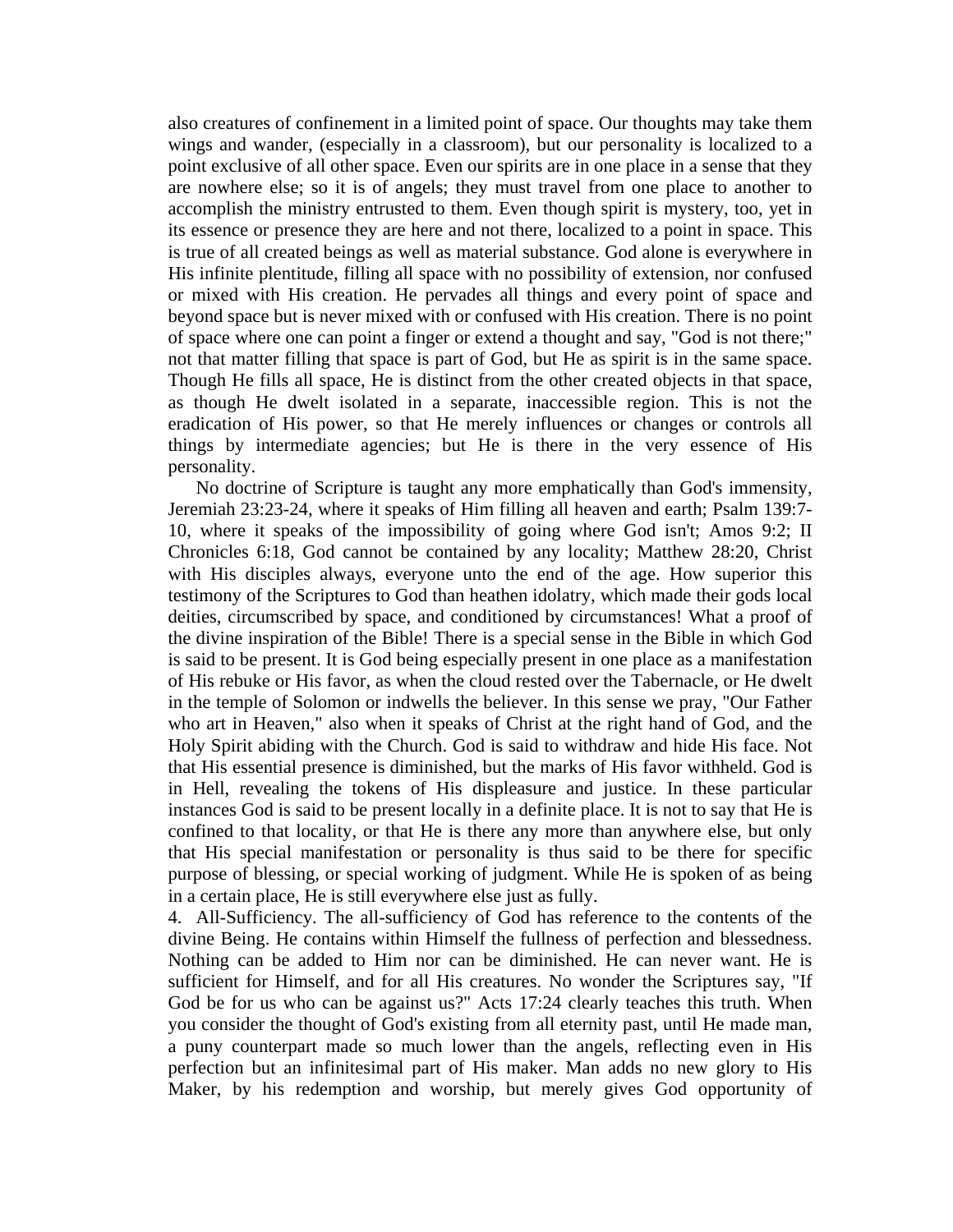displaying the riches of His grace. The Scriptures are rich in their presentation of the other great truths, so in this one there is no attempt merely to set forth the doctrine but it is woven throughout the Scriptures in promise, prophecy, and precept. "My grace is sufficient for thee." Every prophecy carries the guarantee of the God who gave it to also see its fulfillment. Every promise He has made He is able also to perform. How wonderful the thought, that though we are weak, and without spiritual resources, sufficiency is of God. Here are treasures which never could be measured, unlimited. He is "Our Satisfying Portion."

5. Immutability. The thought of God's immutability has to do with the permanent identity of God's being, the unchangeableness of His essence. Thornwell aptly says, "That which never began and can never end, to which nothing can be added and from which nothing can be taken, which knows no succession and is dependent upon nothing without, is evidently incapable of change." Change is a badge of our weakness. It is a sign of finiteness. It implies causation. Change is brought about by new conditions, environment, and plans. Old plans are invalidated by unforeseen conditions. Change is brought about by adding or subtraction. Change must be for better or worse. It is easy to see that the perfect, complete, all-sufficient God cannot be touched by change. It is the simple dictate of reason caused from our former considerations. There can be no decrease or increase, not can there be deterioration or progress with God. If He could change for the better, then He couldn't be already perfect and He could not change for the worse and still be the infinite God. This selfevident truth is also abundantly taught in the Scriptures, Malachi 3:6, Here is the simple statement, "For I am the Lord: I change not; therefore ye sons of Jacob are not consumed; Psalm 102:25-26, God is here set over against the changing, decaying creation, quoted Hebrews 1:12; James 1:17, here is the New Testament counterpart of Malachi 3:6, the Revised Version is clearer, "Every good gift (or giving) and every perfect gift is from above coming down from the Father of lights, with whom is no variation, neither shadow that is cast by turning." There are a few questions to be answered in the consideration of this truth, they are seeming contradictions to it, but are answerable and in no wise detract from it.

a. The first and most natural is the anthropomorphic representations in Scripture which imply change, such as the representation of God as regretting, changing His purpose, repenting, and grieving. First, we are to remember that they are anthropomorphisms, not implying any change in God's essence, but a change in His providences. They are to what these same changes mean in us. When we read, "It repented the Lord that He had made man," Genesis 6:6, we need to keep in mind the opposite Scripture, Numbers 23:19, "God is not a man, that He should lie, neither the Son of Man that He would repent." The change is not in God, but must lie in a change of His dealings with man, caused by a change in man. God's immutable holiness and justice makes Him to treat the wicked different than the righteous. When a righteous man forsakes his righteousness and does wickedness, his righteousness is not remembered, so also when a wicked man forsakes his wickedness and does righteousness, his sin is not remembered, Ezekiel 3:17-21, 18:22-27. There is no change in the divine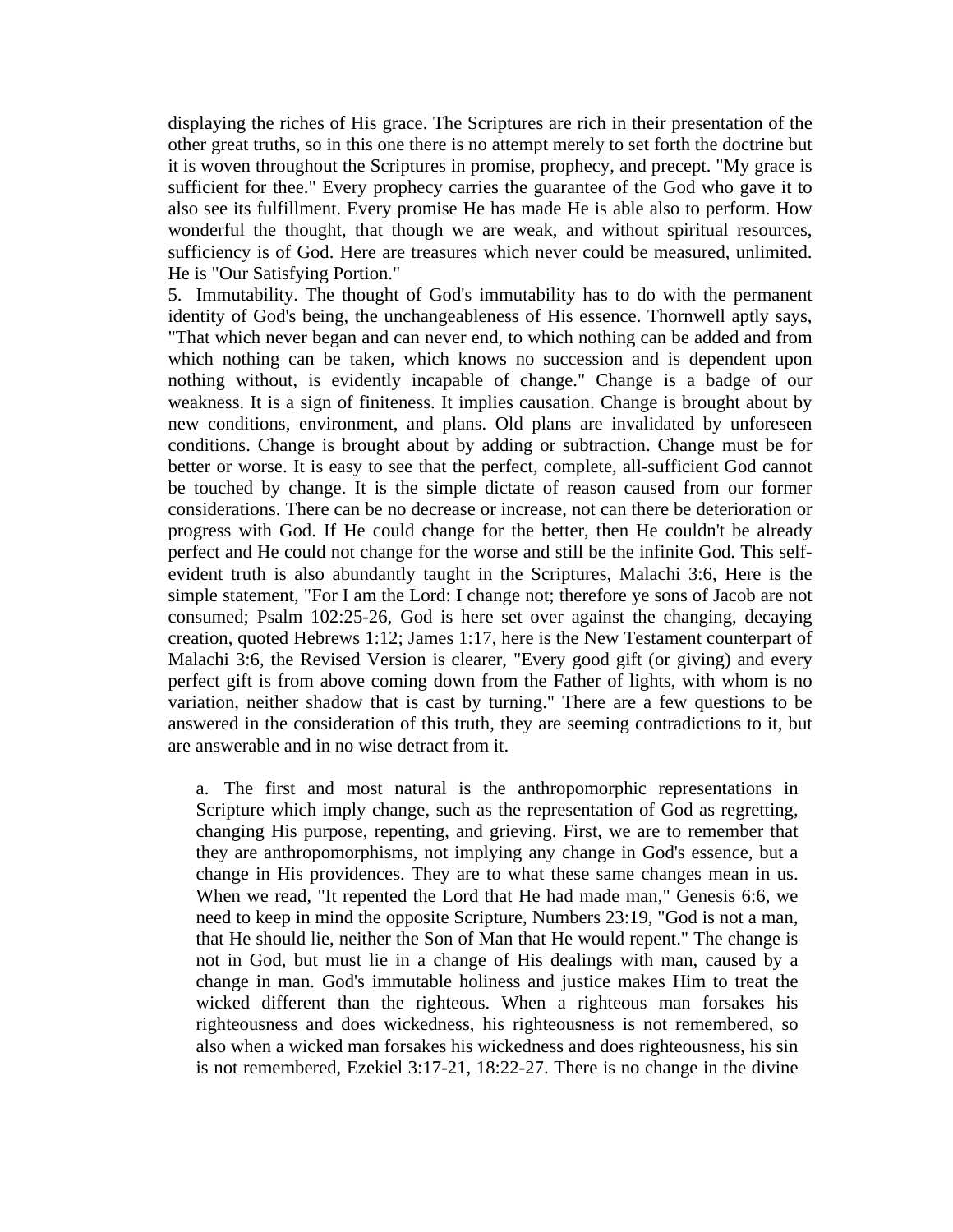essence, causing His change of dealings, but a change in man. The sun isn't fickle, nor changed because it will melt the wax, while it hardens the clay.

b. The abolition of the Messianic dispensation and the ushering of grace was no change in God's plan, but the carrying out of His plan. They were all included in the determinate counsel and foreknowledge of God. God's sending of His Son into the world to die, wasn't a hurried makeshift, to patch up an unforeseen effect in the Mosaic economy, but was all a part of the eternal, unchanging unchangeable plan of God.

c. It has been alleged that creation established a new relation of God as Creator and necessitated His taking of a new relationship, but creation added nothing new to God's essence, nor can I conceive of it adding anything to His willing of creation, for believing in His knowing of all things.

 It is well to remember that immutability is not immobility. God's unchangingness is not of statuary impassiveness nor immobility, but that of freedom and infinite activity. His infinite immutability includes within itself all the changes He Himself has willed from all eternity. There is a vast amount of difference between willing a change and changing the will. The former the Scriptures affirm of God constantly needs not to change His mind; He who can perfectly do all things without mistakes, or failures, need not to re-plan and reconstruct, except where His infinite will has allowed finite powers the ability to obstruct. Even the allowance of the divine will to finite freedom of will is included in God's immutability by His foreknowledge. God's immutability is the grounds of all our hopes and expectations, Hebrews 6:11-20. "Every promise is in Christ 'Yea and Amen' to the glory of God." There is no yea and nay. How marvelous to know there is no deception in God, no changing! Throughout all eternity His purpose will not change, holiness will not turn to iniquity, justice to cruelty, nor goodness and mercy to oppression. What He is today He was yesterday and shall be forever. It is blessed to know a life hid with Christ in God and rest upon His immutability. His immutability is the pledge of His faithfulness.

#### C. The Attributes of God as Personal Spirit

 We may affirm of God the absolute attributes without thinking of them as belonging to a person, but we cannot affirm of Him knowledge, wisdom, holiness, justice, goodness, love, and mercy without implying by those very terms that He is a personal God. The absolute attributes are the attributes of pure being, the infinite perfections of God, while the second classification we have chosen, that of personal attributes, reveals God as having personality.

 We have divided the attributes of personal spirit into two classifications; those of intellect and those of will; or those grounded in the intellect, and those grounded in the moral nature of God.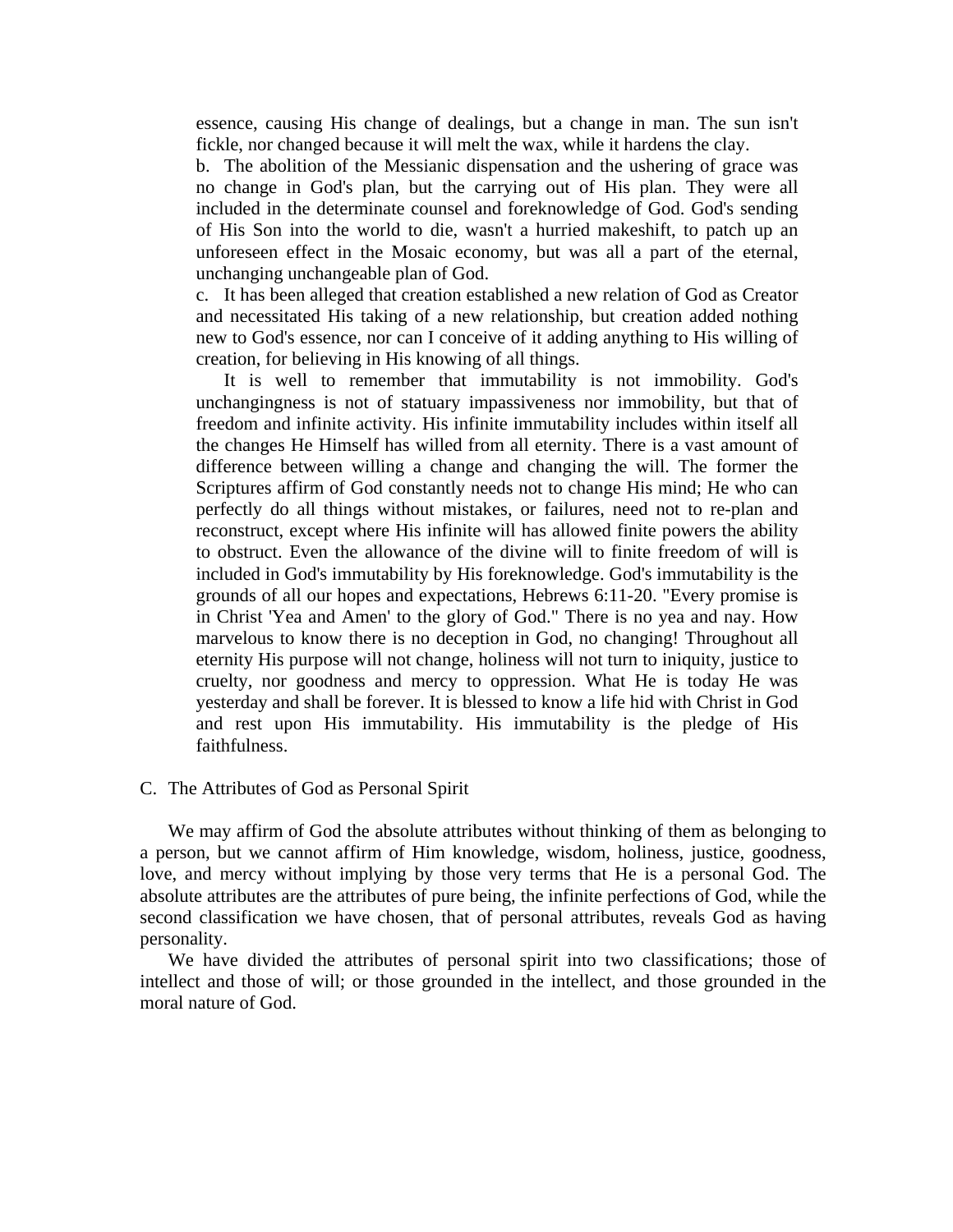#### 1. The Attributes of Intelligence

 There is one attribute, which includes every attribute of intellect in the Godhead. It is generic, that of omniscience, though reason and wisdom can be separated from it as separate workings of God's perfection of knowledge.

a. God's knowledge is eternal. There never was a period when God knew less than He knows now, nor will there ever be a period when He will know more. He never learns and never forgets, no increase or decrease can come to His knowledge.

b. His knowledge is intuitional. "He knows in one simple act." There is no need of the mental processes through which we reach conclusions and thought. He needs not to reason in a chain, in order to reach a conclusion. He knows all things past, present, and future in one simultaneous, infallible act. Instantaneously His intellect conceives in present reality the stretches of eternity past, includes every act within creation, every thought of intelligence, and everything outside of creation, and everything yet to come forever. Is it to be wondered at that the man of God of old said, "Such knowledge is too wonderful for me, it is high that I cannot attain unto it." How weak our knowledge is in comparison. God's omniscience includes:

1.) God has knowledge of Himself, and He only knows Himself; no archangel or heavenly creature has that knowledge. God is just as mysterious and majestic and incomprehensible and possible more so to the heavenly creatures as He is to us. God knows every infinite counsel and every mysterious, infinite perfection of His own austere Being to perfection. How different from man who doesn't even know himself.

2.) God knows all things past, everything that has ever been done, by Himself or His creatures, every feeling, volition, or thought. Like-wise, God knows everything present. Jesus said, "Not a sparrow falleth to the ground but that the Father takes note of it." Not an atom can change composition, not a leaf fall to the ground, not a spot in all creation, or outside of creation where God for all we know may be carrying out other works far transcending these, but that He knoweth them all together.

3.) God knows all contingent things, things that have been, things that would be under another set of actions or volitions. Here arises the question of man's freedom of will and God's foreknowledge. How can such knowledge of mine comprehend how I can freely choose, yet God foreknow my choice? It isn't fatalism, because it isn't necessity, only God's infinite wisdom and foreknowledge knowing what course I shall pursue. For human finite, limited reasoning to try to reduce to clear explanation this divine truth is folly. It is a truth belonging to the saint, and for the increase of faith rather than reason.

a.) Reason. Though this attribute could be included and is included in omniscience, still it can be classified separately. Man has two mental processes, one being that of discursive by which man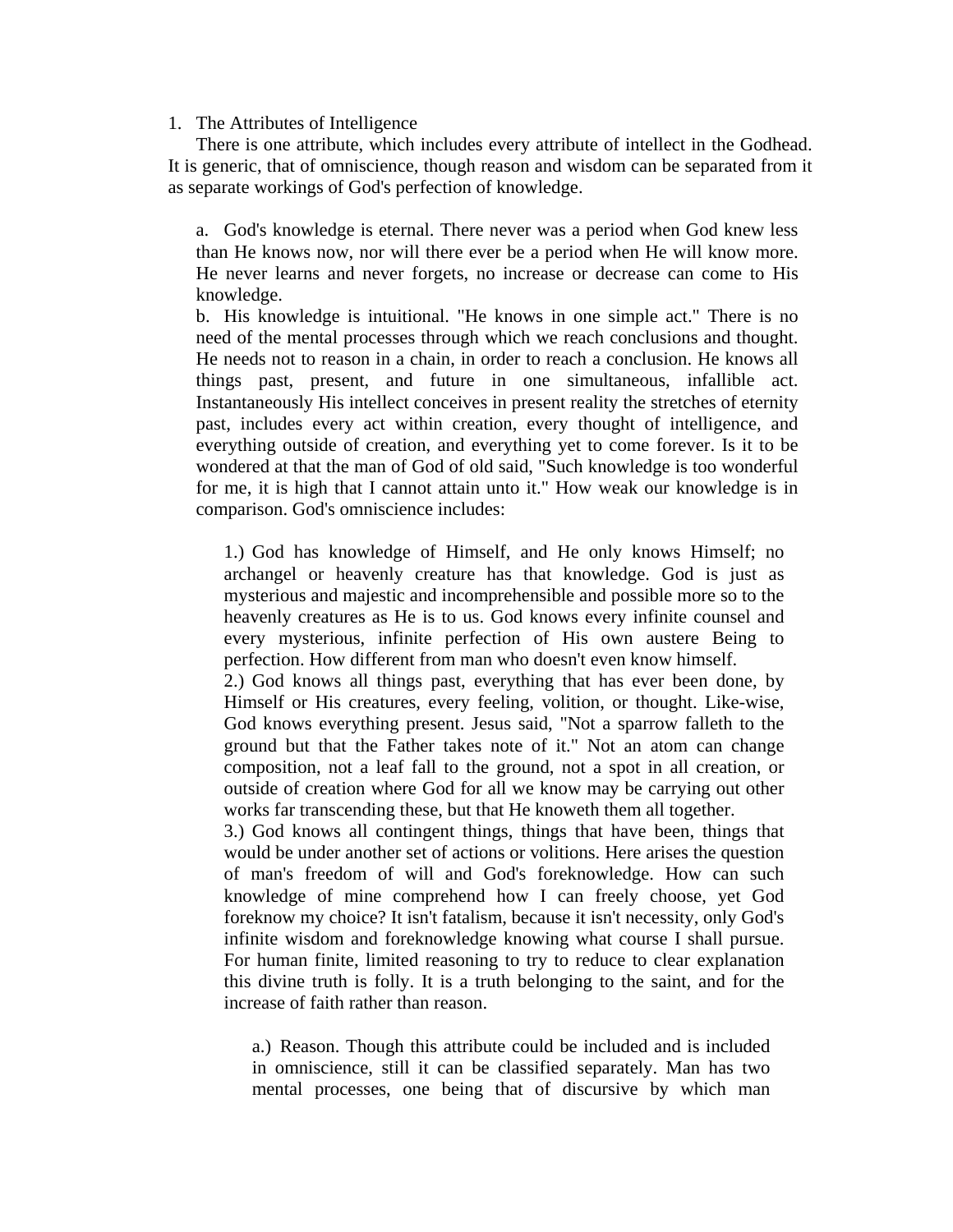rationalizes, perceives things. It is the conscious mental activity of thought. Then man possesses intuitional knowledge, that knowledge which is innate within his soul. This is the only process of reasoning we can ascribe unto God. He has no need of logical processes.

b.) This attribute is included also in omniscience. This is the attribute by which God chooses and uses the best possible means to a desired end. It is possible for man to have correct, accurate abundant knowledge and poor judgment or wisdom. God's infinite wisdom enables Him to choose the best possible means. The Scriptures are abundant in their proof of the Omniscience of God, Acts 15:18 declares that "All his works are known unto Him from the beginning of the world." His understanding is said to be infinite, Psalm 147:5; He knows all men's thoughts, his words and his ways, Psalm 90:8; ours sins and secret iniquity, Psalm 38:9; out inner most soul anguish, II Chronicles 6:30; our hearts are known unto Him, also spoken of Christ in John 2:25, "He needed not that any should testify of man: for He knew what was in man;" and in the former verse, "He knew all men." He knows the future and what man will do, Isaiah 46:10; 48:3-5. There are other portions for further study of the subject: I Chronicles 28:9; Psalm 44:21; Hebrews 4:12 and many more. All prophecy shows God's omniscience.

2. The Attributes of Will

We use the word "will" to denote the attributes of God grounded in His moral nature.

a. Omnipotence. By omnipotence we mean the ability of God to do all things that He willeth. He can carry out any determination of His will, without expending His power. His power is not wasted by usage. He expends no energy by acting. The primary example to our finite minds of God's omnipotence is seen in creation, the making of something from nothing. It is not the mere adding of one thing to another, the multiplication of acts of power which bring to our minds the thought of God's omnipotence, but the very act of willing something into existence and it is performed. The omnipotence of God does not carry with it the ability of God to do selfcontradictory things. There are foolish quibblings brought forth in opposition to God's omnipotence, such as: "Can God make a thing to be a lie, and the truth at the same time? Can God make a past event not to have taken place? Can He make something that is, not to be, and still as existing? Can He make the mountains separate in entity without a valley between them?" Can the things contradictory to God's very nature, such as lie and steal, change or die? These things are not objects of power nor are they in the scope of power any more than time is the same as space or sound is in the scope of vision. The fact is that no possible thing we can conceive could possibly be the test of God's omnipotence. His omnipotence, as every other perfection of His nature,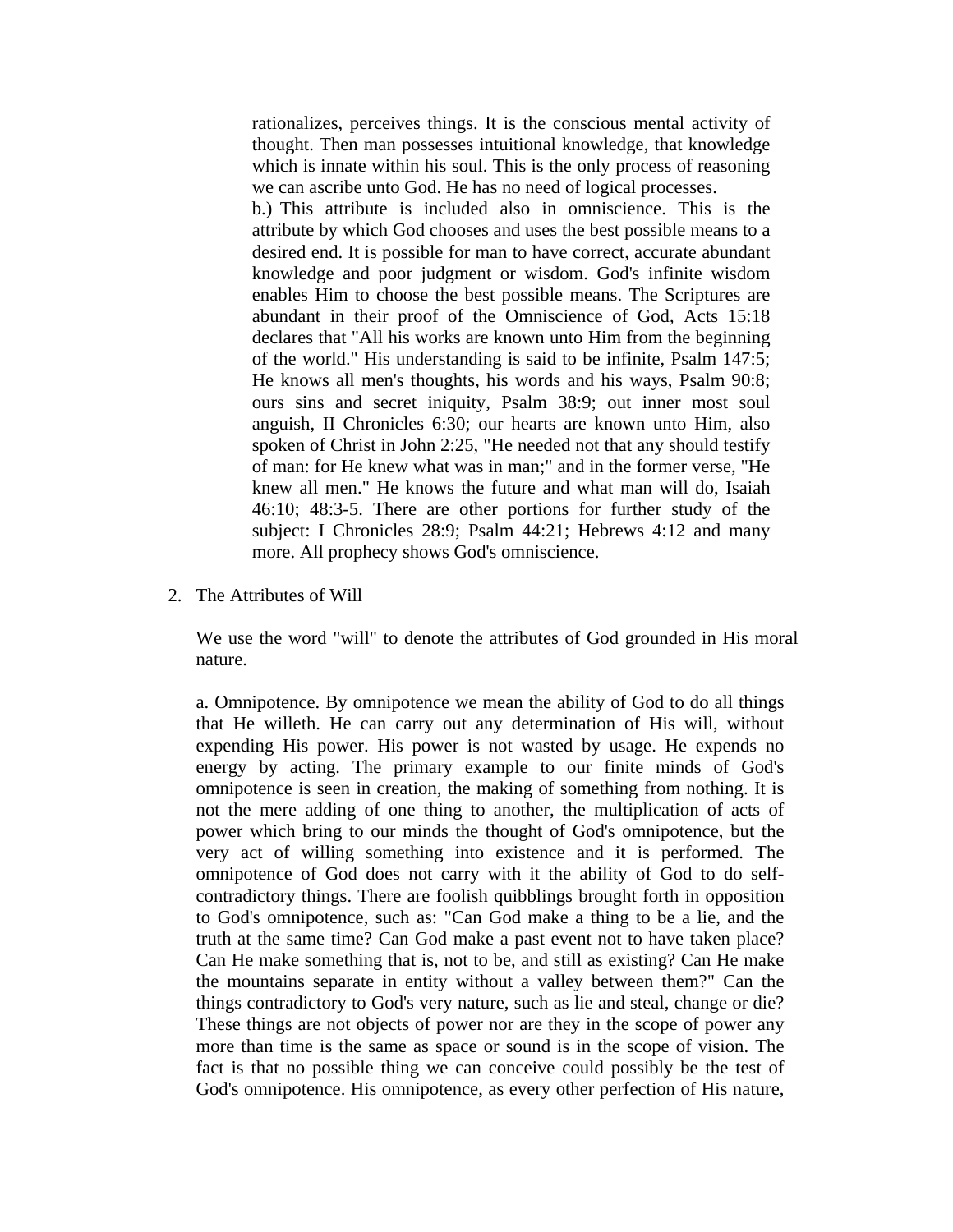is measurable only by God Himself. His power is infinite as well as His very nature. God not only can do all things, which we can possibly conceive, but after we reach the limit of our comprehension, He still can do infinitely more.

 The greatest example, we have stated, is in creation. "The worlds made out of nothing," Hebrews 11:3. There are innumerable other Scriptures, some with simple statements such as Christ made, Matthew 19:26, "With God all things are possible;" and Jeremiah 32:17, 27; Job 42:2; Luke 1:37. The word omnipotent, as used in Revelation 19:6 and God's name of Almighty, have the same meaning. It is seen in the preservation and sustaining of the universe as well as its creation. It not only took omniscience and omnipotence to create, but it takes omnipotence and omniscience to "uphold all things by the word of His power." What comfort there is in the knowledge we have of God's infinite power. We are persuaded that what He has promised He is able to perform.

b. Love. There are many other attributes of God encompassed by this attribute of love. What is meant by the love of God? There is certainly an analogy between God's love and our love, and yet His love is not only greater than our love but different than our love. Our love is so much a sentiment, which comes and goes and varies with different circumstances, but God says, "I have loved thee with an everlasting love." God's love includes Himself and all the creatures of His fashioning, even those unworthy of His love. He loves the sinner, while His holy nature hates his sin. Love is one attribute both of man and God hard to be defined. It is more in God than an attitude, but His very essence, which pervades every action and work of His hand. He loves because He is love; and it is His love, which made Him give His Son for the whole world, to pour out Himself in sacrifice for erring man.

 His infinite love is tempered and fused with His infinite holiness. While God so loved the world, yet in consistency to His attributes of justice and holiness He could not save it in its sin, and by merely setting aside the sin, but must in pure justice to His other attributes, interpose His marvelous plan of redemption based on expiation. He did not so love the world that He saved it in contradiction to His other attributes, but in perfect justice with His other attributes. It is here we see the infinite wisdom and matchless grace of salvation's plan. Included in the love of God are many active elements, or expressions of the one love of God. These other expressions seem to be but various modes of the one element of love in God, expressing itself to His creatures.

1.) Goodness. Some would make goodness as a separate attribute of God, but to me it is but the active love of God in doing for His own creatures. Even the wicked partake of His goodness. In fact, the Scriptures declare that it is the goodness of God, which leadeth men unto repentance. "He causeth the rain to fall upon the just and the unjust." This is God's love giving good things unto men. "Every good gift is from above and cometh down from the Father of light," James 1:17. 2.) Philanthropy. This word occurs in Titus 3:4 and denotes the kindness of God toward men in general, the attitude of love.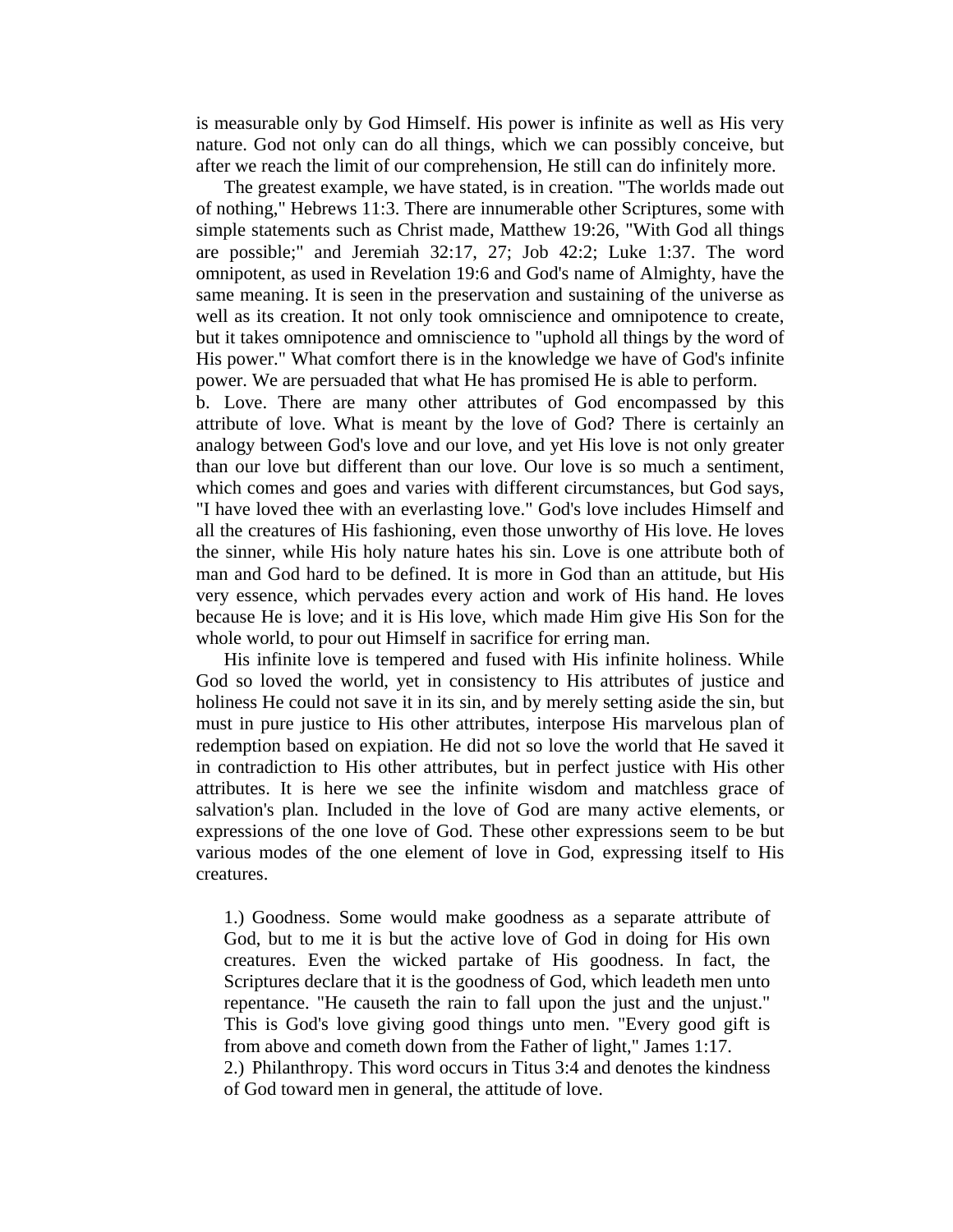3.) Pity or Compassion, the response of love to an object of suffering and misery, "As a Father pitieth those that fear Him," Psalm 103:12; James 5:11.

4.) Mercy. This is love condescending to objects of compassion. It is active love working to alleviate the condition of the object of pity.

5.) Forbearance, Longsuffering, Patience. This is love staying the execution sentence of punishment to give room for repentance. It is love putting up with the bad manners of the one loved. How often the Scriptures speak of the longsuffering of God! How His love must have stayed the execution of sentence against a sinning, evil-mannered, rebellious race, which His justice would have annihilated! Of Israel, it is spoken, "God suffered their evil manners in the wilderness." How patiently God forbears the dealings with unthankful, unholy men, and how sweetly patient He is with His own, remembering but that we are dust!

6.) Complacency. This is the love of God enjoying and delighting in the objects of His love. God wants our love. He wants us to love Him. Under Law He demanded it, but, under grace, He infuses it into our souls by the entrance of His own loving Holy Spirit until His own love is reflected in our hearts.

 These various elements of love reveal to us how God can love the sinner with infinite good will and kindness, so that he provides escape and restoration for him, while not loving him with complacency. God's anger is never of malice, nor ill-will. It is displacency, thus He is said to be, "Angry with the wicked," yet He loves sinners.

3. Holiness. Holiness is purity of essence, the absence of every impurity and defilement, and the positive source of all purity and the absolute standard of right. God's will not only contains all power, but the absolute preference for all moral right and good. There is no moral impurity or imperfection. He is the highest good. It is not that He conforms to an external standard of right, but His is the highest standard of moral perfection. He is holy. Holiness is not merely a negative element by which we deny to the Godhead certain condemnations and imperfections found in us, but it is a positive element or attribute of the Godhead. When we seek to define it, we are met with the same mystery surrounding the other attributes. There is a blaze of intense light which overwhelms the soul. When the Scriptures speak of the holiness of God's people, the primary meaning is perfect spiritual health, the health of God in the soul. It is the antithesis of all that sin does to man, and stands on the opposite pole from sin. Holiness in man is certainly not the moral perfection it is in God. God commands, "Be ye holy, for I the Lord thy God am holy." Here He is asking us to be like Him in respect to holiness. The holiness of God is original; His very nature. Our holiness begins and ends in God's imparted nature within us, but the holiness of God is grounded in His own nature. Whatever God does, says, wills, is infinitely pure, right and holy because He is the author, and becomes by that virtue, the standard of excellency. This divine rectitude of righteousness of God is the source of all